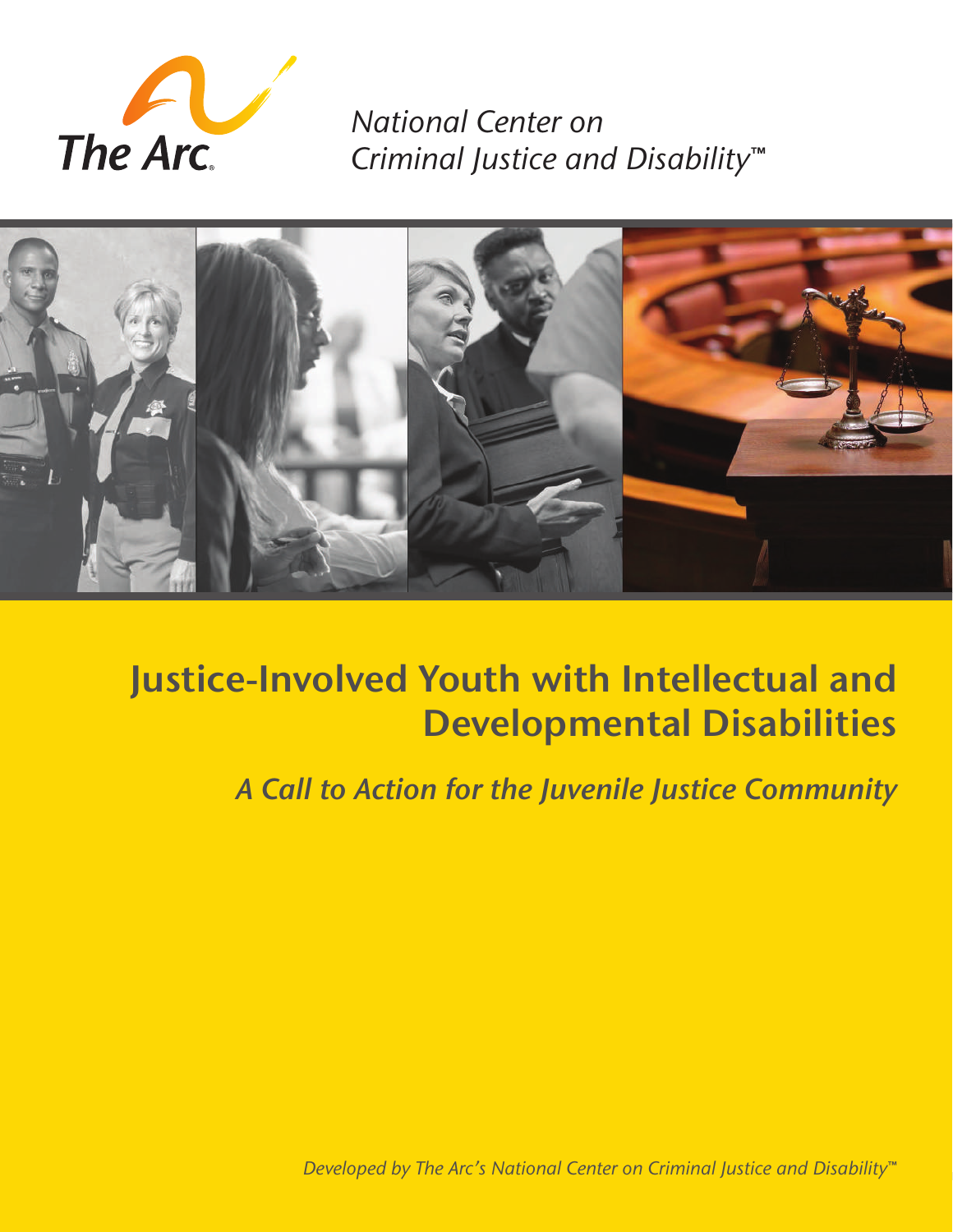

# *About NCCJD*

The Arc's National Center on Criminal Justice & Disability™ is the national focal point for the collection and dissemination of resources and serves as a bridge between criminal justice and disability professionals. NCC<sub>J</sub>D<sup>™</sup> pursues and promotes safety, fairness and justice for all people with intellectual and developmental disabilities as suspects, offenders, victims or witnesses.

# *About The Arc*

The Arc is the largest national community-based organization advocating for and serving people with intellectual and developmental disabilities and their families. The Arc encompasses all ages and more than 100 different diagnoses including autism, Down syndrome, Fragile X syndrome, and various other developmental disabilities. With over 650 chapters nationwide, The Arc is on the front lines to ensure that people with intellectual and developmental disabilities and their families have the support and services they need to be fully engaged in their communities. The Arc promotes and protects the human rights of people with intellectual and developmental disabilities and actively supports their full inclusion and participation in the community throughout their lifetimes. Visit [thearc.org](http://thearc.org) for more information.

#### *About BJA*

The Bureau of Justice Assistance (BJA), Office of Justice Programs, U.S. Department of Justice, supports law enforcement, courts, corrections, treatment, victim services, technology, and prevention initiatives that strengthen the nation's criminal justice system. BJA provides leadership, services, and funding to America's communities by emphasizing local control; building relationships in the field; developing collaborations and partnerships; promoting capacity building through planning; streamlining the administration of grants; increasing training and technical assistance; creating accountability of projects; encouraging innovation; and ultimately communicating the value of justice efforts to decision makers at every level. Visit [bja.gov](http://bja.gov) for more information.

#### *Copyright © 2015 The Arc of the United States*

*All rights reserved. No part of this publication may be reproduced, distributed, or transmitted in any form or by any means, including photocopying, recording, or other electronic or mechanical methods without proper citation or attribution.*

*This project was supported by Grant No. 2013-MU-MX-K024 awarded by the Bureau of Justice Assistance, a component of the Offce of Justice Programs. Point of views or opinions in this document are those of the author and do not necessarily represent the offcial position or policies of the U.S. Department of Justice.*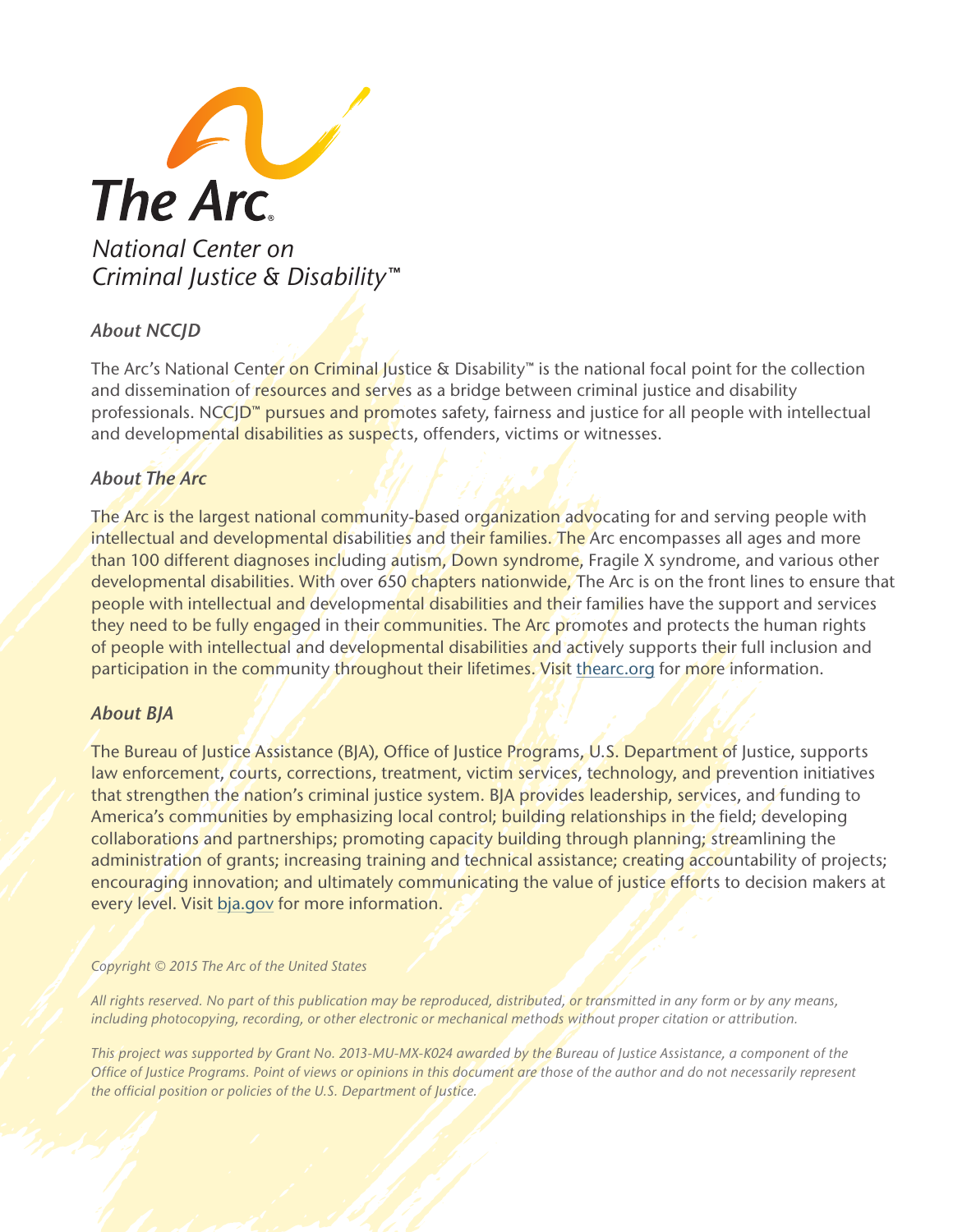

*This paper is the result of a collaborative effort involving people working directly with justice-involved youth with disabilities, experts, practitioners, and advocates in the felds of disability and juvenile justice and draws on the experiences and expertise of the co-authors listed below. NCCJD deeply appreciates the valued contributions of these visionary advocates and experts:*

*Richard Diaz, Civil Rights Fellow, Disability Rights California*

*Tanya Eve Franklin, Director of School Culture and Restorative Communities at the Partnership for Los Angeles Schools*

*Brian Fraser, Ford Foundation Fellow, American Civil Liberties Union*

*Lili Garfnkel, Juvenile Justice Project Coordinator, PACER Center*

*Gretchen Godfrey, Assistant Director, PACER Center*

*Kaili Goslant, Director of Agency Service, The Arc of the Capital Area*

*Karen Grau, President and Executive Producer, Calamari Productions* 

*Leigh Mahoney, Director of National Education and Program Development, Robert F. Kennedy Children's Action Corps*

*Katherine Perez Enriquez, JD, PhD student in Disability Studies at the University of Illinois at Chicago*

*Shaleen Shanbhag, Fellow, American Civil Liberties Union Foundation of Southern California*

*Diane Smith Howard, Senior Staff Attorney, Juvenile Justice and Education Issues, National DisabilityRights Network*

Suggested citation: The Arc's National Center on Criminal Justice and Disability (NCCJD), Violence, Abuse and Bullying Affecting People with Intellectual/Developmental Disabilities (Washington, D.C.: The Arc, 2015).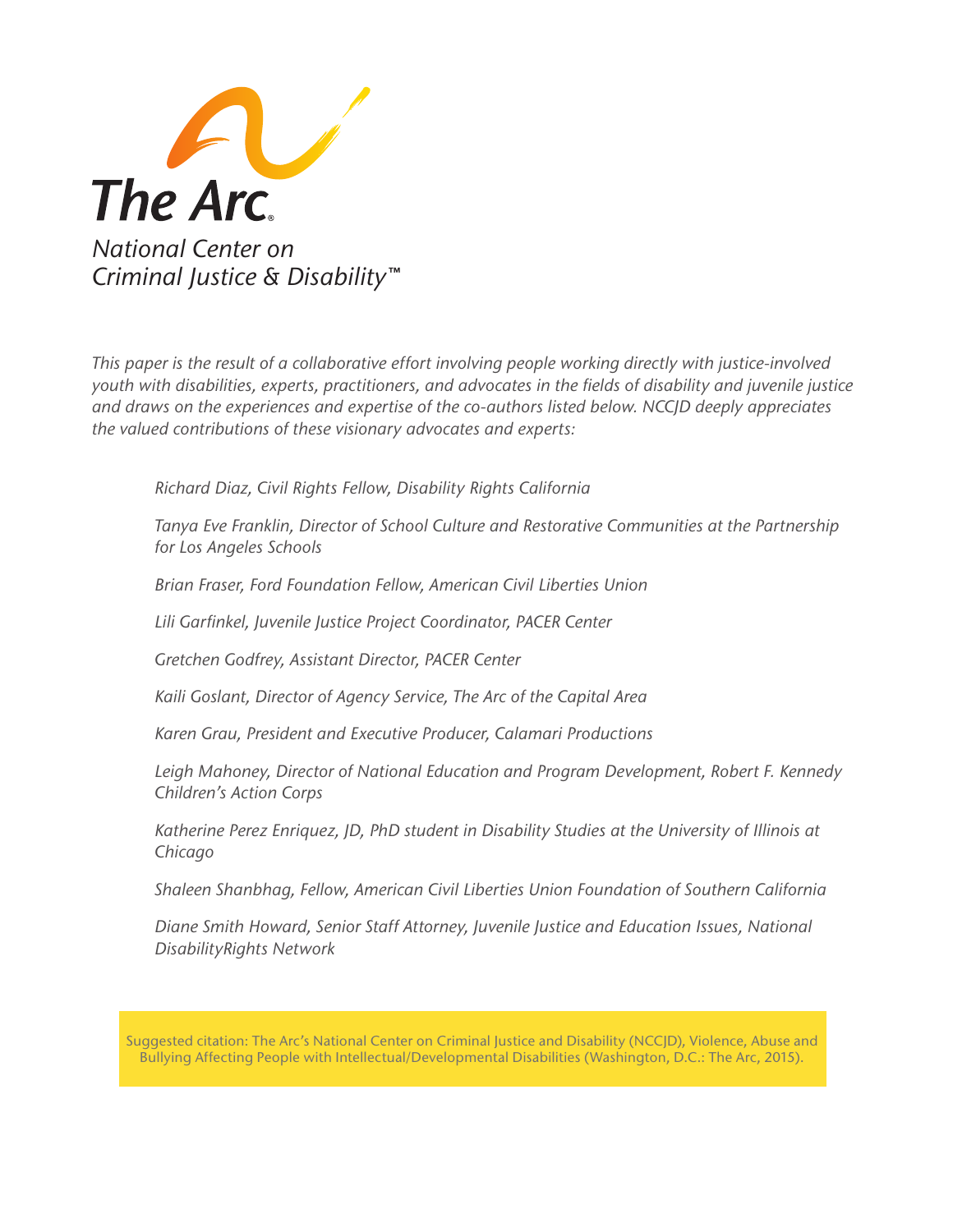# **Justice-Involved Youth with Intellectual and Developmental Disabilities:**

*A Call to Action for the Juvenile Justice Community*

| Introduction                                                                                                                          | $\blacksquare$ |
|---------------------------------------------------------------------------------------------------------------------------------------|----------------|
| What we Know-A Brief History and Overview of the Research                                                                             | $\mathbf{1}$   |
| Stories from the System-Children of the Dumping Ground: Justin's Story                                                                | $\overline{3}$ |
| The Pathways to Justice™ Model: A Framework for Discussions and Solutions                                                             | 5              |
| Emerging Issues for Justice-Involved Youth with I/DD                                                                                  | 6              |
| Preventing Involvement of Children and Youth with I/DD in the Juvenile<br><b>Justice System: Strategies for Parents and Advocates</b> | $\overline{7}$ |
| Protection and Advocacy Agencies: Recommendations for Juvenile Justice                                                                | 10             |
| Exclusionary Discipline in Schools: Students with Disabilities in School-to-Prison Pipeline                                           | 13             |
| Restorative Practices: An Opportunity to Dismantle the School-to-Prison Pipeline                                                      | 17             |
| Restraint and Seclusion in Schools: A Road That Can Lead to Dire Consequences                                                         | 20             |
| Special Education in Juvenile Hall: Challenges and Potential Solutions                                                                | 23             |
| The Arc of the Capital Area's Juvenile Justice Services: A Successful Program<br>for At-Risk Youth with Disabilities                  | 27             |
| <b>A Call to Action</b>                                                                                                               | 30             |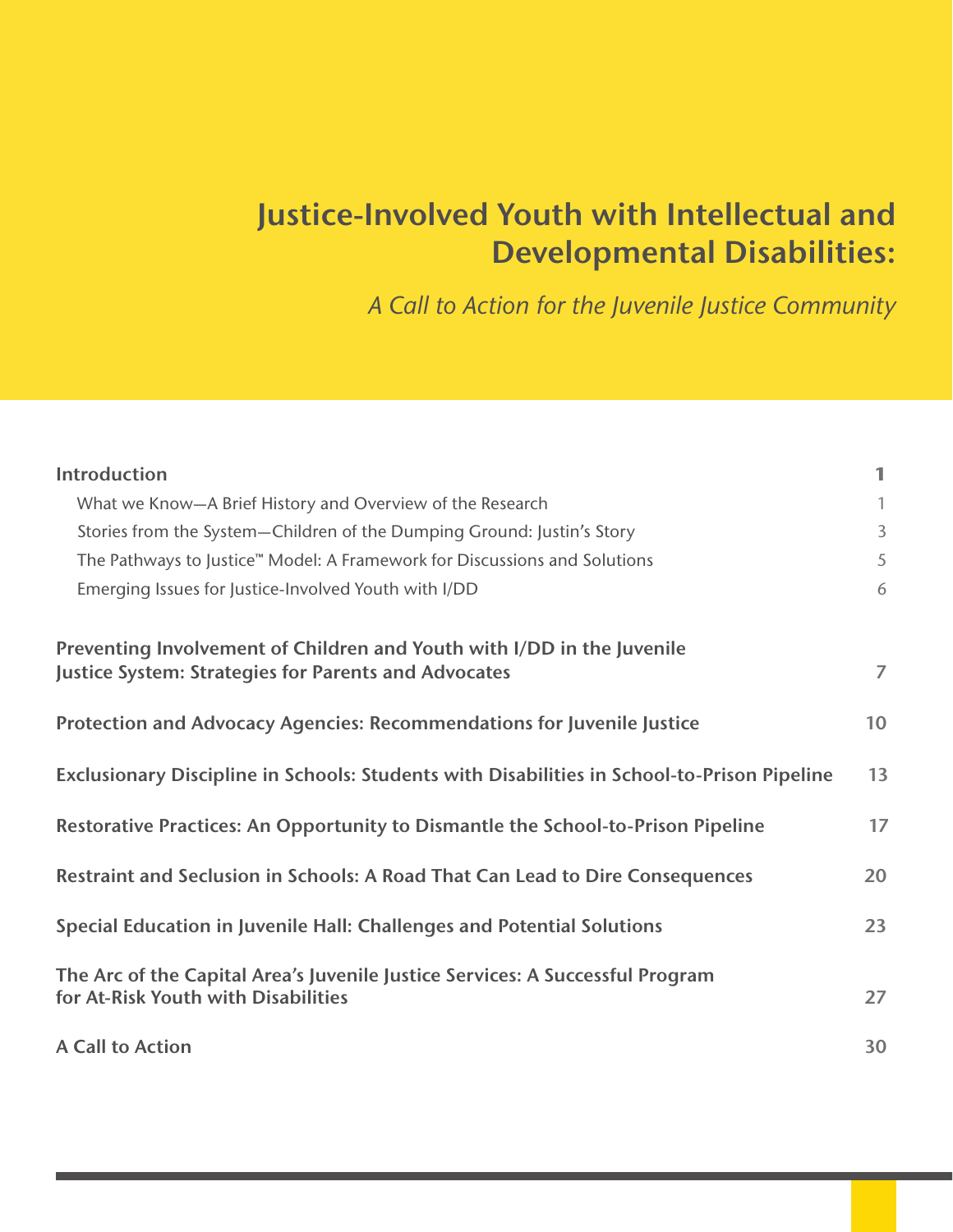# **Introduction**

Even with the decline of juvenile crime and incarceration over the past ten years, youth with disabilities, including intellectual and developmental disabilities (I/DD<sup>1</sup>), are being incarcerated at higher rates. One study reports that 65-70 percent of justice-involved youth have a disability—that is three times higher the rate compared to youth without disabilities. As juvenile justice professionals, disability advocates, parents, and others involved in the care of these youth, collaboration across professions is essential to creating strategies and processes to better identify and serve juveniles with disabilities. The frst step is gaining insight about the history of juvenile justice initiatives in the U.S., and how youth with disabilities are served (or not being served) by the juvenile justice system.

#### *What We Know—A Brief History and Overview of the Research*

*Leigh Mahoney, Director of National Education and Program Development, Robert F. Kennedy Children's Action Corps*

For just over a century, the United States has maintained a separate legal system for youth (in most states, individuals younger than 18). The system presumes that society has an obligation to support and guide children to adulthood, and that children are both worthy and capable of rehabilitation. Therefore, their crimes and consequences should be considered differently than those of adults.<sup>2</sup> Throughout the 116 years since Cook County, Illinois



opened the nation's first Juvenile Court, the juvenile justice system has not delivered consistently on these principles. The "tough on crime" politics of the late 80s and 90s created an environment of harsher penalties and weakened protections for juveniles.3 As a result, the juvenile justice system as a social and legal institution began doing more harm than good, at least in the macro sense, creating a training ground for a burgeoning system of adult corrections, rather than helping youth move past mistakes to a safe and productive future.<sup>4</sup>

<sup>&</sup>lt;sup>1</sup>For definitions of I/DD, see The Arc's fact sheet: [http://www.thearc.org/what-we-do/resources/fact-sheets/introduction-](http://www.thearc.org/what-we-do/resources/fact-sheets/introduction-to-intellectual-disability.)to-intellectual-disability. Generally, intellectual disability (ID) occurs prior to age 18 and signifcantly limits intellectual functioning and adaptive behavior. Developmental disabilities (DDs) are attributable to mental and/or physical impairments occurring before age 22 and likely to continue indefnitely. DD's substantially limit three or more major life activities. Many people with ID will meet the requirements for DD as well.

<sup>&</sup>lt;sup>2</sup>Federal Juvenile Delinquency Act, definitions <u>http://definitions.uslegal.com/j/juvenile-justice/</u><br><sup>3</sup>Law Library - American Law and Legal Information, Juvenile Violent Offenders - The Concept Of The Juvenile Super Pred http://law.jrank.org/pages/1546/Juvenile-Violent-Offenders-concept-juvenile-super-predator.html

<sup>4</sup>Center on Juvenile and Criminal Justice, Juvenile Justice History, [http://www.cjcj.org/education1/juvenile-justice-history.html](ttp://www.cjcj.org/education1/juvenile-justice-history.html)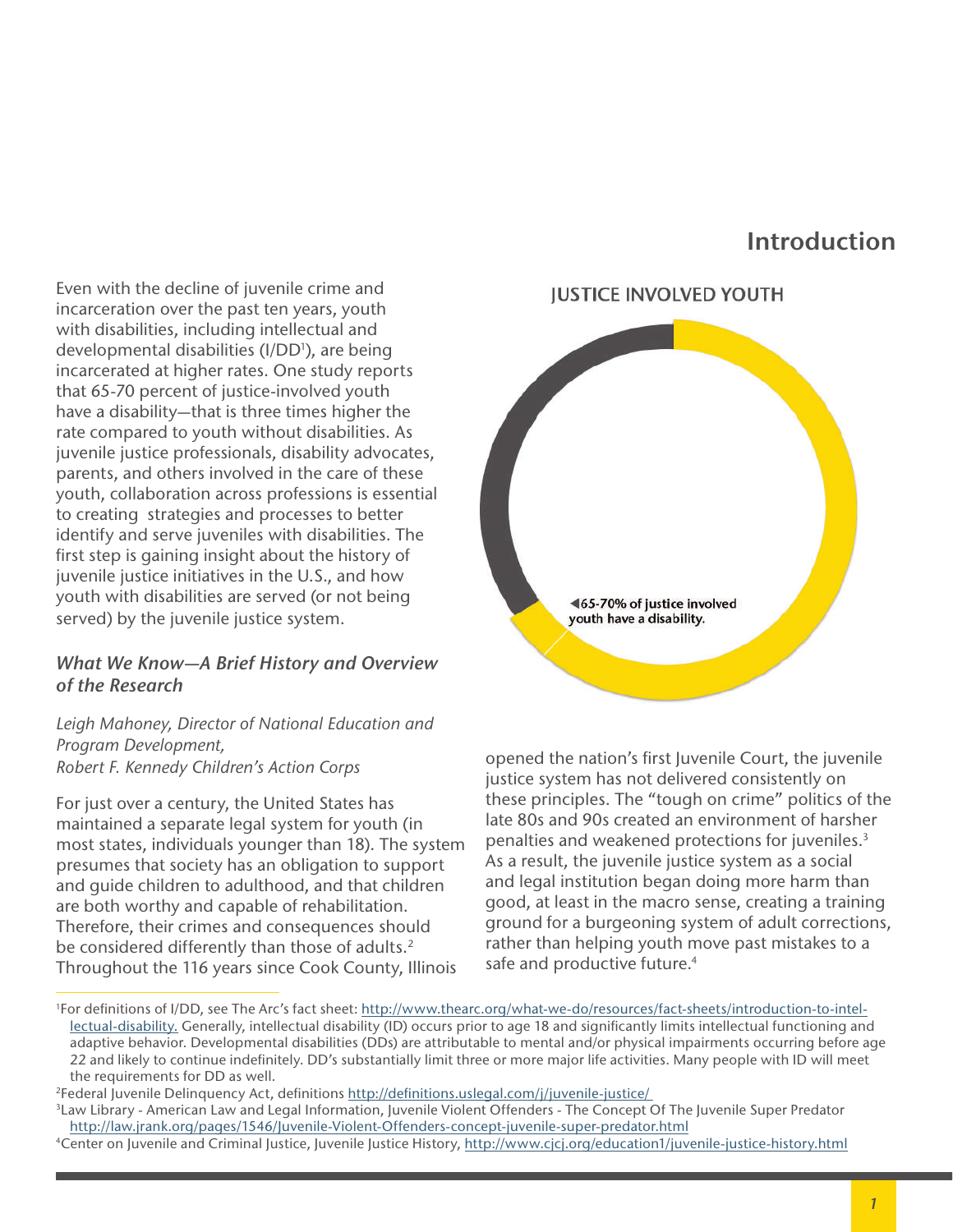Juvenile justice was not alone in this shift unfortunately, other institutions failed youth as well, most notably, education. We know that students who stay in school are less likely to enter the juvenile or adult justice system, but in recent years, this protective factor has become a risk factor for many. The adoption of "zero tolerance" disciplinary policies that disproportionately push out students most in need of school support has created the "school-to-prison pipeline".5 These disciplinary policies frequently employ law enforcement rather than school administration, exposing students to the criminal justice system much more frequently.<sup>6</sup> Though attention is being paid to this dynamic

*...recent advances in brain science confrm that the adolescent brain is still developing and therefore cannot be treated as that of an adult...*

through legislative reform in some states, many schools are ill prepared to deal with behavior in a new way, and change is slow in coming.

The news is not all bad. Over the past decade, the juvenile justice world has responded to both external scrutiny and its own soul searching, engaging in broad reform. Largely through the work of private philanthropy such as the MacArthur Foundation's Models for Change initiative<sup>7</sup>, and with the Office for Juvenile Justice and Delinquency Prevention as a partner<sup>8</sup>, reforms have been developed and disseminated across the juvenile justice system, including juvenile defense, adjudication of status

offenses, and treatment of mental health needs of juveniles, and work to integrate systems for better outcomes for youth involved with both the child welfare and juvenile justice systems. These initiatives work to integrate systems for better outcomes for youth involved with both the child welfare and juvenile justice systems (referred to as dual status youth).9 Reform has centered around an advanced understanding of this original premise: that recent advances in brain science confrm that the adolescent brain is still developing and therefore cannot be treated as that of an adult; and that any efforts at intervention and rehabilitation must consider these differences to be humane or effective.<sup>10</sup> Though there is still much to be done, the progress thus far is unmistakable, and resulting changes in policy, practice, and research promise additional progress to come.

## *Justice Involved Youth with I/DD*

Given this work to "decriminalize adolescence," and offer developmentally appropriate intervention, one would assume that youth with I/DD would be considered specifically. This population is rarely mentioned, despite proof that disability is a signifcant risk factor for juvenile justice involvement. Although, some studies estimate that between 65-70% of youth involved with the juvenile justice system meet the requirements for a disability.<sup>1</sup> these numbers lose their impact and meaning without clarifying the broad category of disability. This sweeping term is used to provide legal protection under the Individuals with Disabilities Education Act (IDEA)<sup>12</sup> and the Americans with Disabilities Act (ADA)13. Members of this group could have disabilities ranging anywhere from physical, to specific learning, to social-emotional, to mental health, to I/DD.14 Youth with disabilities are ill-served by the breadth

<sup>5</sup>Catherine Y. Kim, Daniel J. Losen, and Damon T. Hewitt, The School-To-Prison Pipeline; Structuring Legal Reform;, New York University Press, pp.112-114

<sup>6</sup>Ibid. pp. 112-114

<sup>7</sup>Models for Change, http://www.modelsforchange.net/index.html

<sup>&</sup>lt;sup>8</sup>Office of Juvenile Justice and Delinquency Prevention, http://www.ojjdp.gov/<br><sup>9</sup>Models for Change, http://www.modelsforchange.net/reform-areas/index.html

<sup>10</sup>Models for Change, http://www.modelsforchange.net/about/index.html

<sup>11</sup>Skowyra & Cocozza, Blueprint for Change: A Comprehensive Model for the Identifcation and Treatment of Youth with Mental Health Needs in Contact with the Juvenile Justice System, National Center for Mental Health and Juvenile Justice, May, 2015 <sup>12</sup>Individuals with Disabilities Education Act (IDEA),Title I, part A, section 602, Definitions, [http://idea.ed.gov/explore/view](http://idea.ed.gov/explore/view/p/%2Croot%2Cstatute%2CI%2CA%2C602%2C)/p/%2Cro

ot%2Cstatute%2CI%2CA%2C602%2C; Americans with Disabilities Act (ADA), Title II, section 12131, Defnitions, http://www.ada. gov/pubs/adastatute08.htm#12102.

<sup>1320</sup> U.S.C. §1400.

<sup>1442</sup> U.S.C. §12101. Daniel P. Mears and Laudan Y. Aron, Addressing the Needs of Youth with Disabilities in the Juvenile Justice System-The Current State of Knowledge; Urban Institute, 2003 http://webarchive.urban.org/publications/410885.html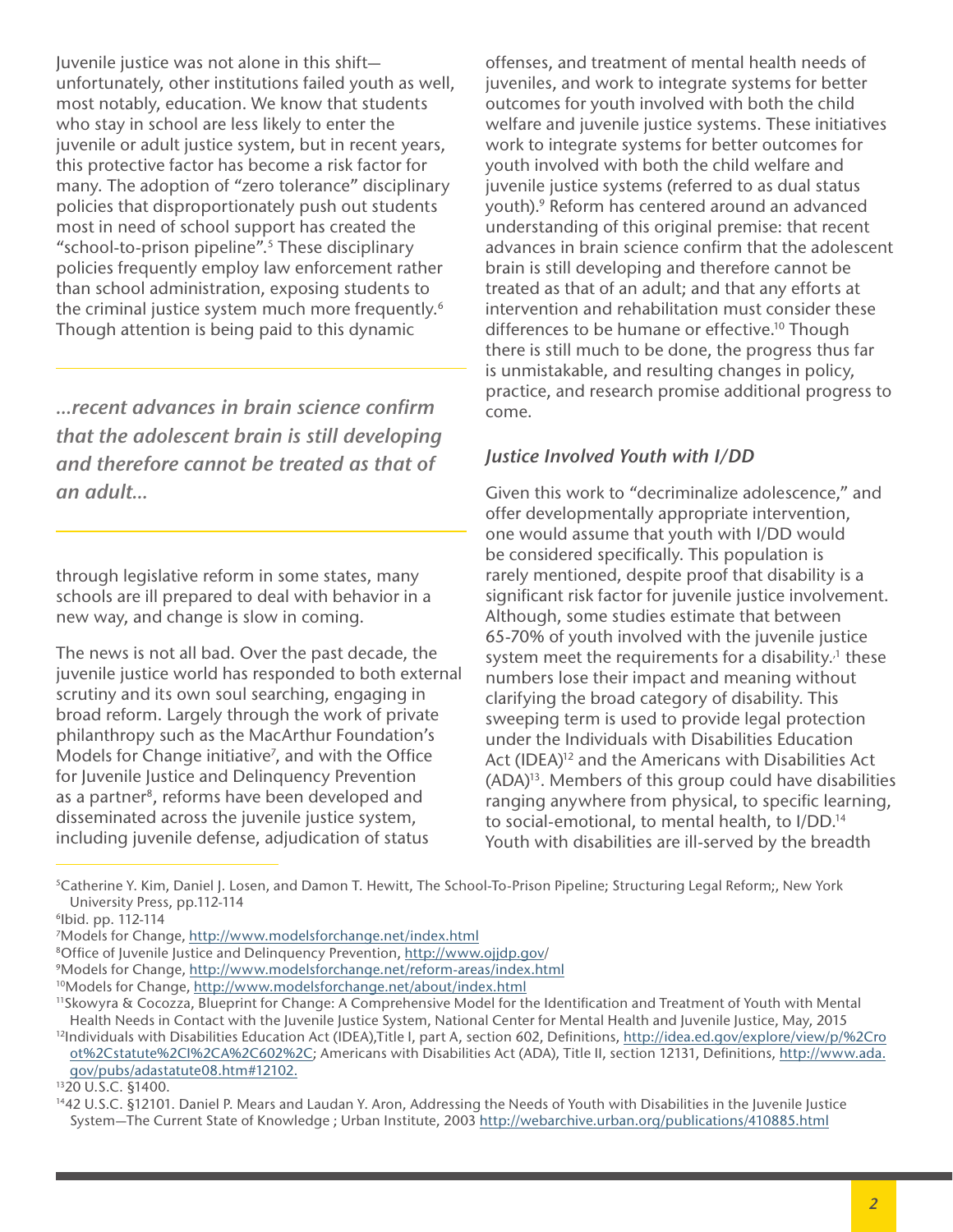of this term because the appropriate interventions and supports will vary as widely as the groups and diagnoses.

Youth with I/DD in the juvenile justice system are at a distinct disadvantage. Lack of adequate screening and assessment means that no hard numbers exist on how many youth with I/DD are in the juvenile justice system.<sup>15</sup> Many youth who end up in the system are from families lacking resources and skills needed to "work" the system. Advocacy, money, and sophisticated system management are often necessary to obtain an accurate and useful diagnosis of I/DD. The actual numbers of justice-involved youth may be higher than estimated. For example, over 60% of people diagnosed with Fetal Alcohol Spectrum Disorders (FASDs) over the age of 12 have been charged with a crime, meaning there is likely a high prevalence of youth with FASDs in the juvenile justice system. Although some advocacy groups have tried to draw attention to this matter (for example, the American Bar Association put forth a resolution in 2012 for systemic and legal responses to the prevalence of FASDs in the child welfare, juvenile justice, and criminal justice systems), there has been little traction and no responses at scale within the juvenile justice system. Even when a disability is recognized, little (if any) supports are provided either within the system or within the community that meet their specific needs. In short, we know the least about those we need specific knowledge to serve, and we don't even know how many youth with I/DD we are currently serving within the juvenile justice system.

# *Stories from the System: Children of the Dumping Ground - Justin's Story*

#### *Karen Grau, President and Executive Producer, Calamari Productions*

How does a boy with an IQ of 40, no parents, no family, no guardian, and no legal counsel end up in maximum-security juvenile prison? It's not as uncommon as you might think.

Answers are hard to come by when trying to determine a child's best interest. In the closed-door world of America's juvenile courts, the public knows little about how laws and policies direct the futures of millions of at-risk kids.

In 1995, after leaving my job as a local television reporter, I assisted in a study of Indiana's foster care system. I wasn't working as a reporter at the time,



*Justin, age 14, Pendleton Juvenile Correctional Facility*

but the project allowed me to observe juvenile courts and child welfare cases around the state of Indiana. Despite my years in journalism, I was floored by the first case I witnessed—a hearing on termination of parental rights. I was hooked on the magnitude of these stories. Three children, all under the age of 10, sobbed as their mom readily let the judge terminate her parental rights. She simply was not willing or able to give up the drugs or continue in counseling to get her children back. The hearing adjourned and, without ever saying goodbye to her children, the mom waltzed out of court. Her children stood by in shock. I went into the bathroom and cried.

And I'll never forget the faces of those kids.

Nearly three years passed before I acted on my professional instincts resulting from that experience. I knew that Indiana law strictly prohibited cameras inside any courtroom—let alone juvenile court. But I couldn't let go the idea of producing documentary programming on what I had witnessed in these courtrooms. I contacted the counsel to the chief

<sup>15</sup>National Organization on Fetal Alcohol Syndrome, [facts-for-justice-system.pdf](http://facts-for-justice-system.pdf), [http://www.nofas.org/wp-content/](http://www.nofas.org/wp-content/uploads/2014/05/Facts-for-justice-system.pdf) [uploads/2014/05/Facts-for-justice-system.pdf](http://www.nofas.org/wp-content/uploads/2014/05/Facts-for-justice-system.pdf)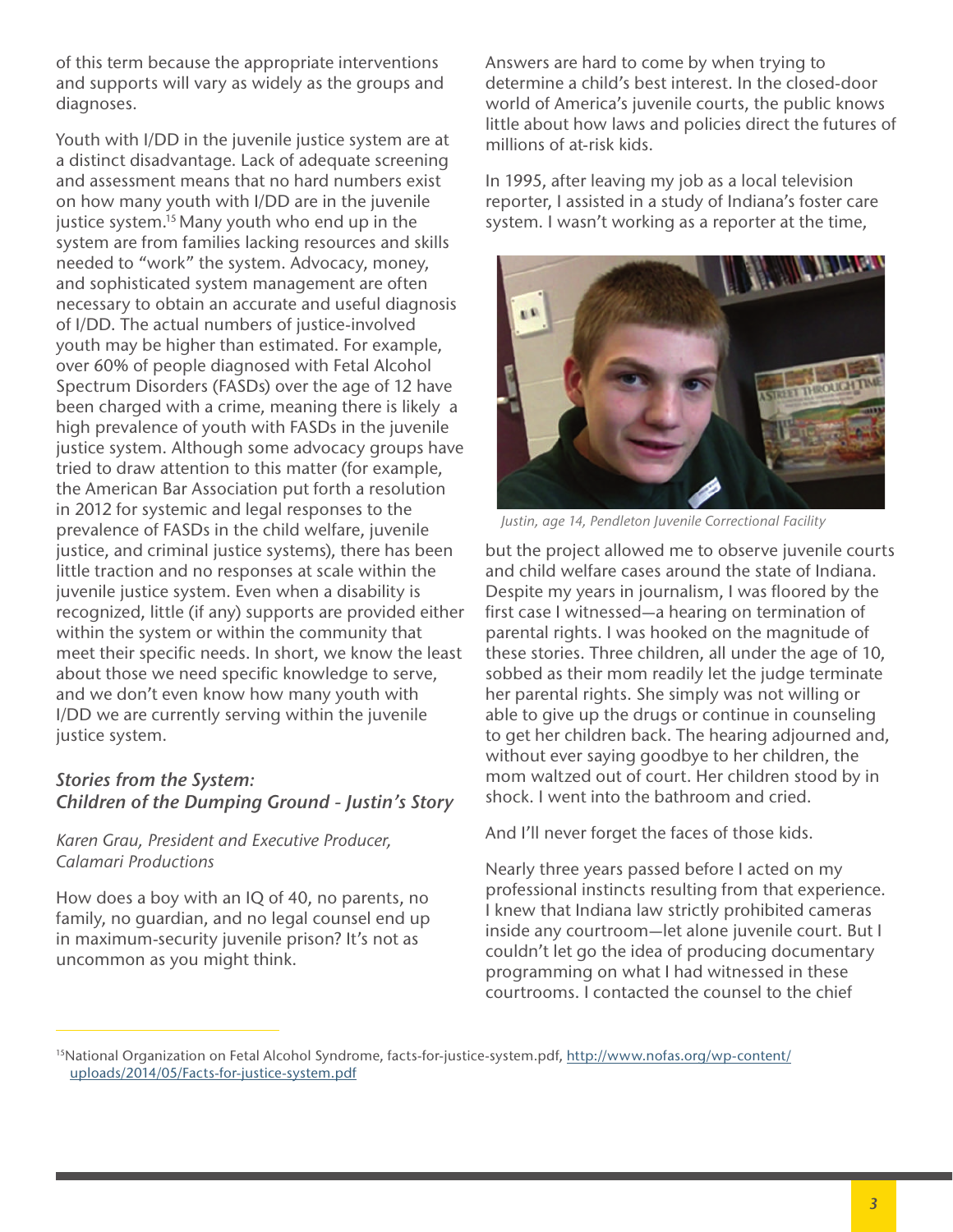justice of the Indiana Supreme Court and sought his advice. He said it would be nearly impossible to get permission for TV access to child welfare hearings, but I was welcome to make my case to the chief justice. And that's exactly what I did.

My letter to the five justices of the Indiana Supreme Court argued that if the Court truly wanted to advocate for abused and neglected children, there was only one way to reach the public: show them the real workings of juvenile court. In a 'be careful what you wish for' moment, my appeal worked. In October, 1998, Chief Justice Randall Shepard and the justices of the Indiana Supreme Court approved my request. Now it was time for the real work to begin.

Since that time some 17 years ago, I have gone on to film hundreds of children and families ensnared in America's child welfare and juvenile justice system. No two cases are ever the same. After nearly two decades of doing this work, I continue to learn as much today as I did when first entering the juvenile courts, detention centers, and juvenile prisons back in the late 90's.

*"...the prison's Mental Health Unit had become a sort of "dumping ground" for the courts—a place where kids with disabilities were being sentenced when the courts felt there was nowhere else to "put" them."*

I readily admit, when it comes to the children involved, every case haunts me. So, in addition to filming, I have become an official mentor to several children I met over the years. I'm often asked how I justify this as a working journalist. I don't apologize for it and have a fairly straightforward answer: Because I give a damn, and I want to give back.

And every once in a while, a case so extraordinary captures my attention that even a seasoned journalist like me is stunned by the magnitude of what I'm witnessing.

Justin is that story.

Justin was 14 when I met him. He was in a maximumsecurity juvenile prison and completely traumatized

by his surroundings. It was immediately apparent when I saw him that he was unlike the other 400 boys locked up around him.

While I wasn't at the prison this particular day to meet or film with Justin, I was transfixed...and wanted to find out more. The prison superintendent told me Justin had an IQ of 40 and couldn't read or write. He was furious Justin ever made his way from the courts to the prison in the first place. He also told me this: the prison's Mental Health Unit had become a sort of "dumping ground" for the courts – a place where kids with disabilities were being sentenced when the courts felt there was nowhere else to "put" them. I found this unconscionable.

But Justin's case was even more wrenching. As I began to show up day after day to document his story, I also learned he was a prison orphan. By the time I met him, Justin had already served 18 months behind bars. He was ready to be released, but sadly, the Department of Corrections had no one to release him to. Justin had no family, no legal counsel, and no guardian. His child welfare case had been closed years prior, so the state would not take him back into their care. At one point, the prison superintendent was simply told to take Justin to a homeless shelter.

That's when we all decided, enough was enough.

So, how did Justin end up in this desperate situation to begin with? His odyssey in the system began early on.

Justin's father sexually molested him as a child; his mom was a drug addict most of Justin's life and often times, the family was homeless. At age 12, psychologists said Justin functioned at the level of a 5 year old. How he landed in juvenile prison was yet another tragic turn.

During the time Justin's mom was homeless, she and Justin were at a friend's house. Justin was 12 at the time. During dinner, Justin asked for an extra pork chop on his plate. When his mom and her friend refused, Justin went into the living room, pulled down his pants, and exposed himself to the friend's infant child, also engaging in inappropriate touching. At the time, he said he did it because he was mad about not getting an extra pork chop, and thought his actions might make his mom change her mind. Instead, the mother of the infant child called police and had Justin arrested for child molestation. He was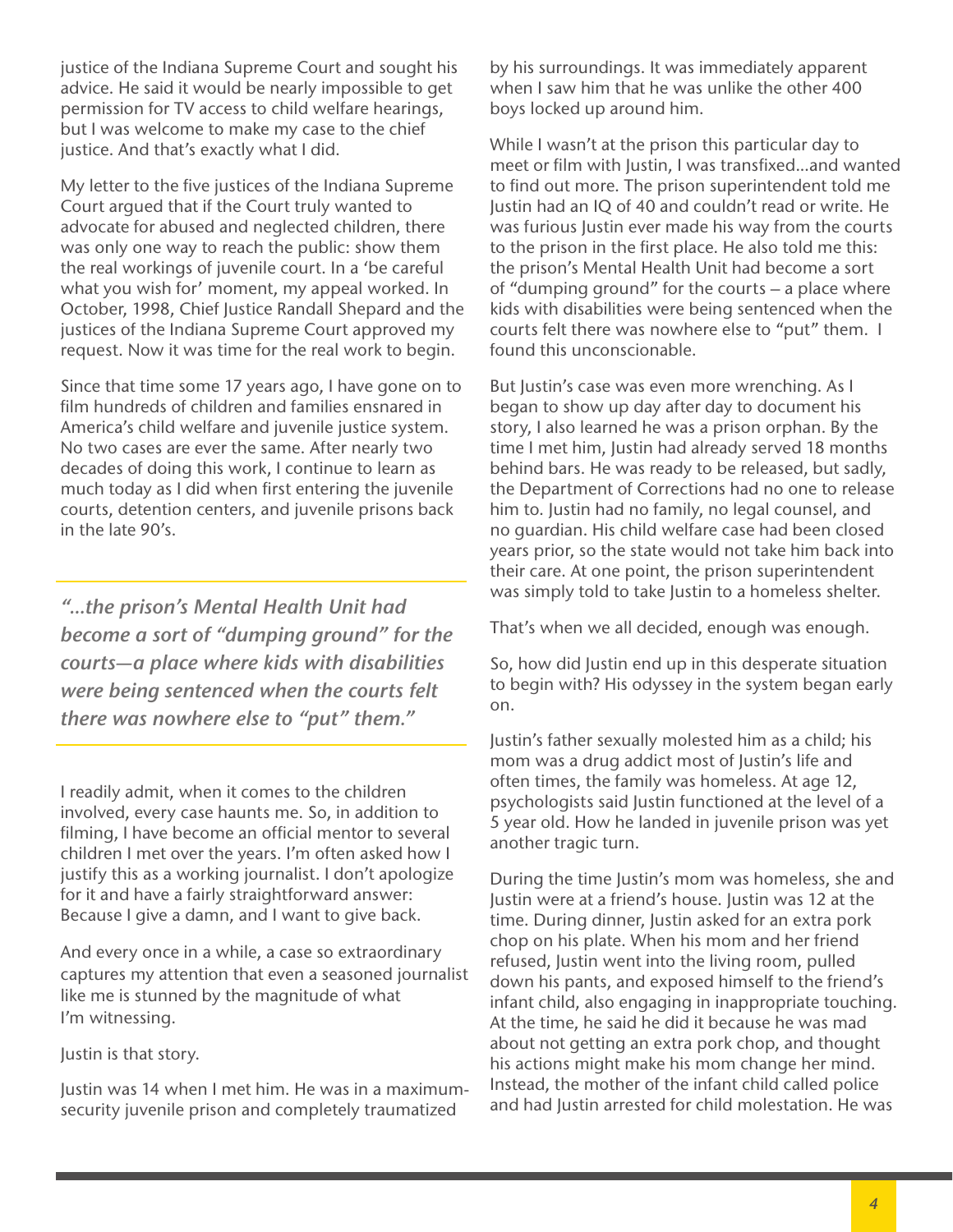eventually sentenced to prison for a crime he had no idea he committed.

Unfortunately, Justin isn't alone. Over the past six years flming Justin's story, I've learned of the disproportionate number of children with disabilities in the juvenile justice system. Many, like Justin, are abused at home, pushed out of schools due to disciplinary reasons, or are inappropriately placed by the courts in punitive environments where lack of education and services often lead to deep-end commitments in the criminal justice system later in life. Sadly, detention centers and prisons are often the easiest, cheapest options for placement for kids when



*Karen, Justin, and Judge Mary Beth Bonaventura*

courts and child welfare systems can't—or won't—pay for appropriate care and treatment. Some of these children have no one fighting for them. Many have no legal representation whatsoever. Justin is one of these kids.

I have been flming with Justin for six years now, but the truth is, we've become so much more than a storytelling team. He is a boy I love and cherish who changed me in ways I never knew possible. I knew little to nothing about the I/DD community before I met Justin. I am grateful beyond measure that he is the one who opened my eyes and let me into his world. Our six years together has taken us from his time in prison, to his eventual transfer to an in-patient placement facility, to two group homes, where he eventually met a mentor he loves and adores who has now become his legal guardian. Together, we have celebrated his 16th, 17th, 18th, 19th and 20th birthdays.

For so many years, all Justin ever wanted was a family. He still holds out hope that he will see his mother again someday. With each passing year he tells me, "I just don't think it's gonna happen." We are all his family now, and the scared, traumatized boy I met so long ago has grown up to be an amazingly bright, funny, extraordinary young man.

As I think back to the start of my time with Justin, I always envisioned the ending to his story would be his reunifcation with family. Now, as we prepare to introduce Justin to the world, I realize that scenario was never ultimately in the cards. In the end, Justin found the real definition of family-an ending to his story that was truly meant to be.

To learn more about "Children of the Dumping Ground" featuring Justin's story, see [calamariproductions.com/](http://calamariproductions.com/films-series/)films-series/ and to view the trailer visit [www.vimeo.com](http://www.vimeo.com/44435089)/44435089.

# *The Pathways to Justice™ Model: A Framework for Discussion and Solutions*

The National Center on Criminal Justice and Disability™ (NCCJD) developed the Pathways to Justice™ Model to address the unique challenges adults, youth and children with I/DD face within the criminal justice system as either defendants or victims. Since its inception in September 2013, NCCJD has created training materials and other resources for criminal justice professionals to help identify and accommodate people with disabilities in the criminal justice system. The Pathways to Justice Model (see page 6) highlights cracks in the system that keep justice-involved youth or at-risk youth, like Justin, from accessing services they desperately need. The purpose of this paper is to highlight cracks in the juvenile justice system impacting youth with I/ DD, and assist their advocates, family members and juvenile justice professionals by offering strategies to ensure disability is both recognized and accounted for when a child or teen is involved in, or at-risk of getting involved in, the system.

# *Emerging issues for Justice-Involved Youth with I/DD*

NCCJD receives requests from around the country regarding criminal justice issues, including juveniles with I/DD. The need for assistance far outweighs the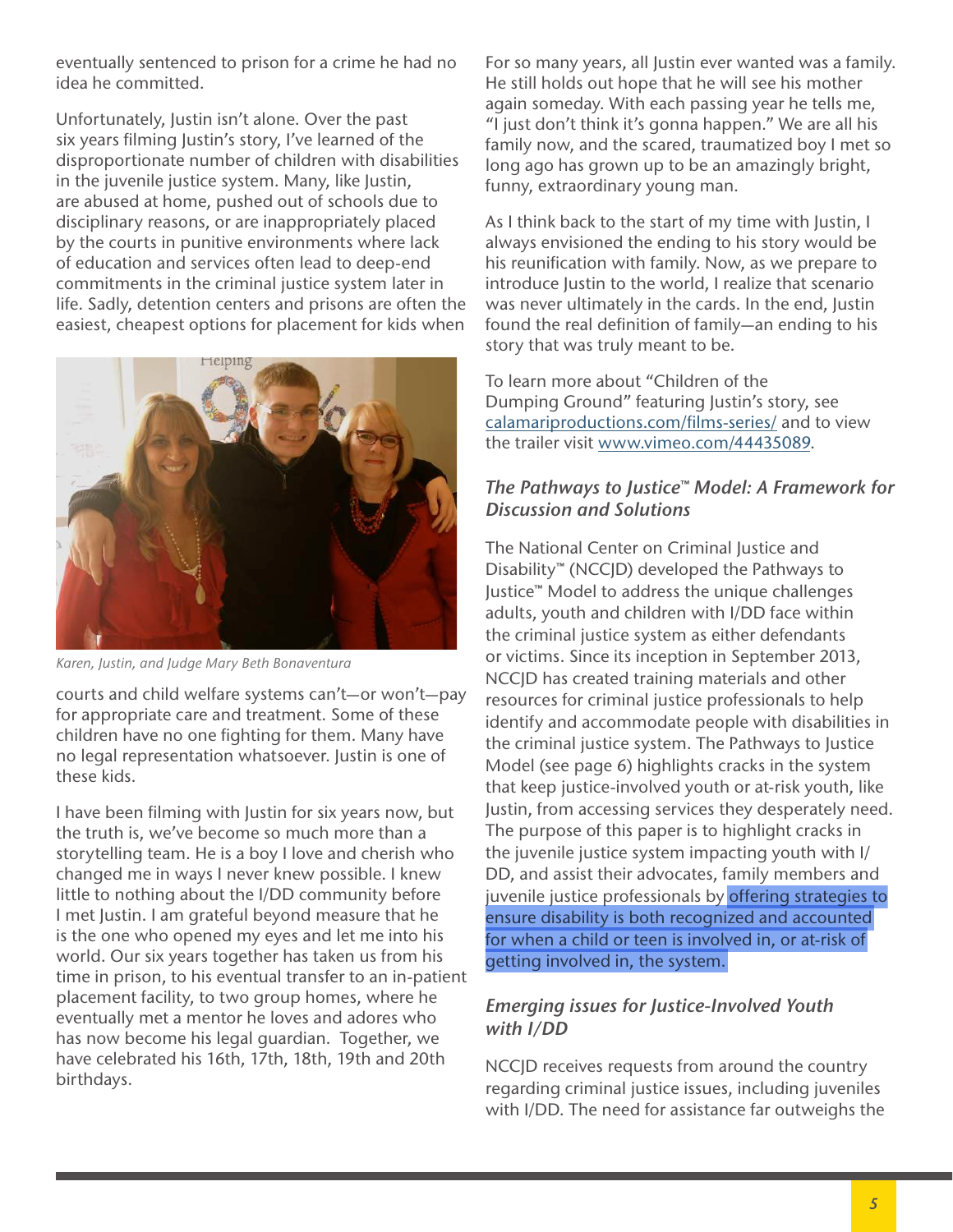resources currently available to adequately support youth with disabilities. This paper outlines the most pressing issues faced by justice involved youth with I/DD today, and suggests best practices and potential solutions. NCCID asked experts, researchers, practitioners, and advocates in the field to tackle an emerging issue and provide possible solutions. The paper begins with a parent/advocate viewpoint in mind, providing tips for parents with children already involved in the juvenile justice system, and prevention strategies for reducing juvenile justice involvement in three specific settings: in school, in the community, and online. Next, a snapshot of a recent report on juveniles with disabilities is given by the National Disability Rights Network. The schoolto-prison pipeline is defned and examined, revealing how new policies and practices have actually been counterproductive to the goals of the education system, leading to a disproportionate amount of youth with disabilities in the juvenile justice system. The misuse of restraint and seclusion will be explored, ultimately leading youth with disabilities down a path to incarceration. Experts agree that the best option for non-violent juveniles is community based services, and preventing recidivism is the key to success: The Arc's Capital Area's Juvenile Justice Services embraces these tenants and provides an example for other communities to learn from and possibly replicate.



# **Pathways to Justice™ Model**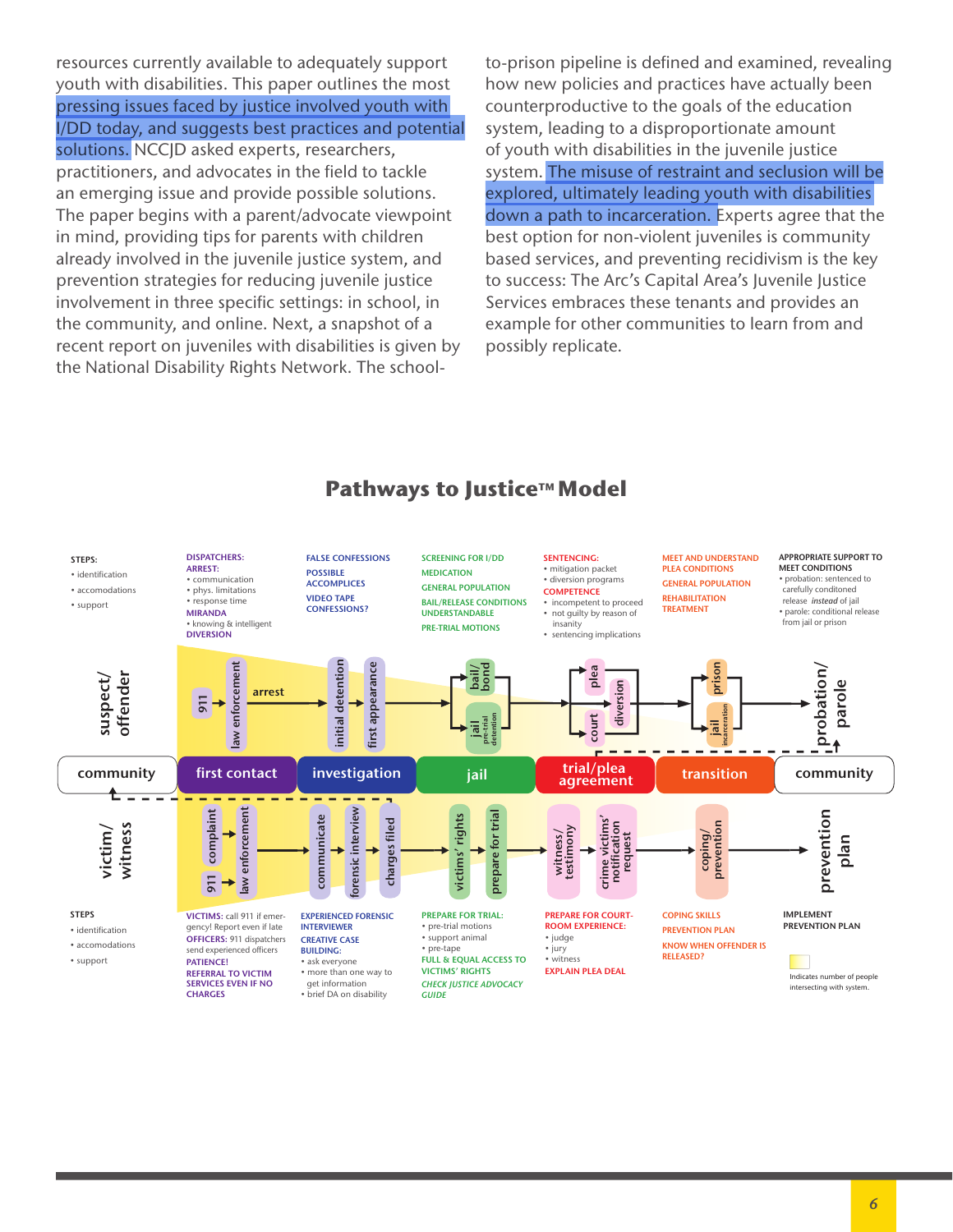# **Preventing Involvement of Children and Youth with I/DD in the Juvenile Justice System: Strategies for Parents and Advocates**

*Gretchen Godfrey, Assistant Director and Lili Garfnkel, Juvenile Justice Project Coordinator, PACER Center*

While studies indicate that youth with disabilities are overrepresented in the juvenile justice system<sup>1</sup>, no parent wants to think about their child having an encounter with the police or corrections system. However, because having a disability is a known risk factor, parents of children and youth with I/ DD should be aware of prevention strategies to avoid involvement in the juvenile justice system. There are a variety of reasons that individuals with I/DD are vulnerable, including impulsivity, greater susceptibility to peer infuence, becoming easily frustrated, and difficulty "unlearning" inappropriate behaviors.

In recent years, tragic violent incidents in schools have resulted in many districts adopting "zero tolerance" policies or other discipline procedures with long-term implications for students with and without disabilities. In this punitive climate, parents must be proactive about helping their child with I/DD avoid negative encounters with the justice system at school, in the community, or online.

#### *At School*

Much has been written about the "school-toprison pipeline" that pushes at-risk students out of schools and into juvenile justice systems<sup>2</sup>. Parents of students with disabilities can utilize the Individualized Education Program (IEP)3 planning

process to put in place strategies that will prevent their child from being referred to the corrections system directly from school, even if he or she has



3 See 20 U.S.C. §1400 et. seq..

<sup>1</sup> Leone, P., & Weinberg, L. (2012). Addressing the Unmet Educational Needs of Children and Youth in the Juvenile Justice and Child Welfare Systems. Washington, DC: Center for Juvenile Justice Reform, Georgetown University.

<sup>&</sup>lt;sup>2</sup>American Civil Liberties Union. (n.d.) Locating the School-to-Prison Pipeline. https://www.aclu.org/sites/default/files/field\_document/asset\_upload\_fle966\_35553.pdf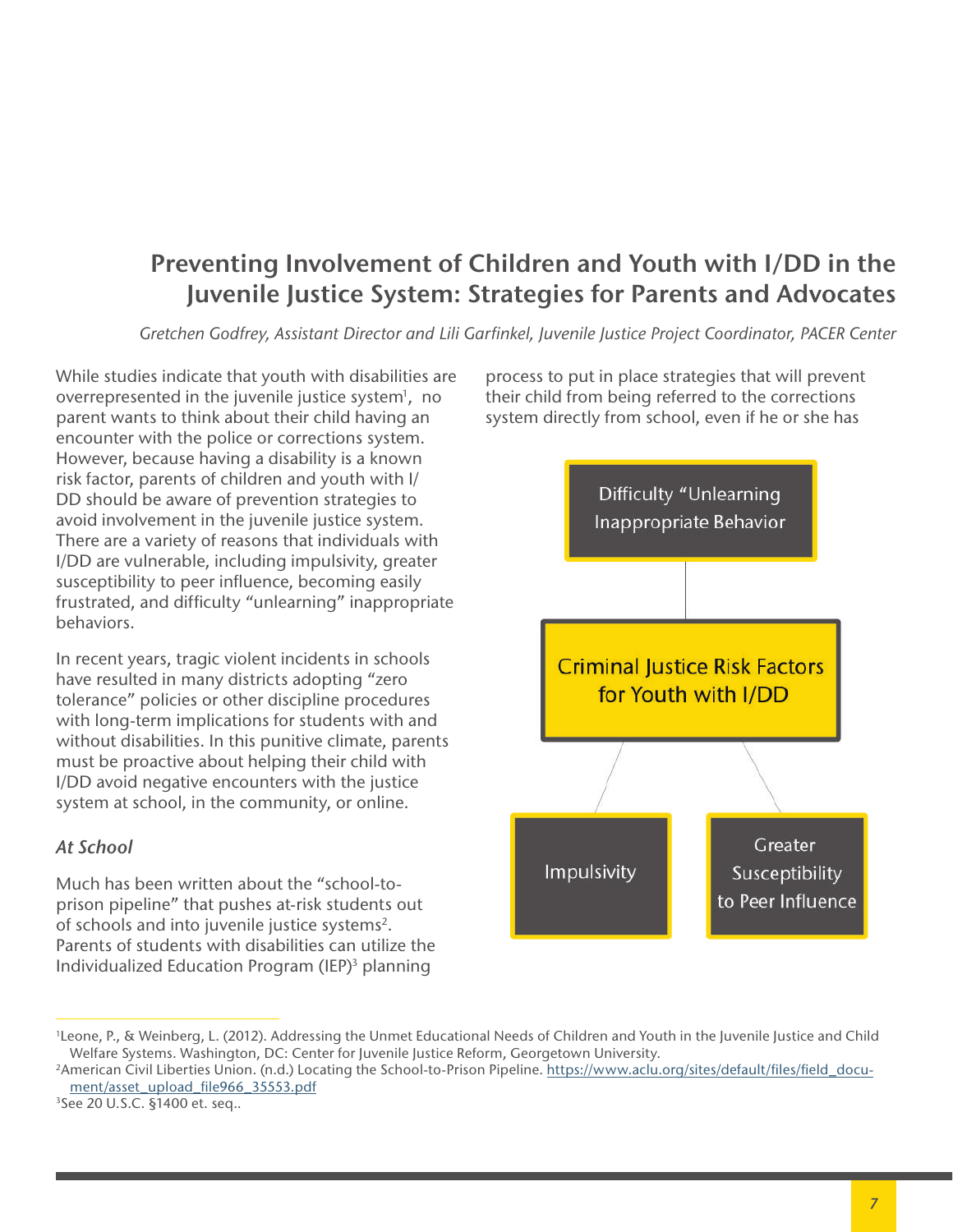challenging behaviors or becomes involved in a disciplinary incident.

The most effective deterrent to involvement in the juvenile justice system is to address behavior issues in a timely manner using research-based positive supports. If a child is repeatedly disciplined or removed from the classroom, parents should ask for a functional behavior assessment (FBA)<sup>4</sup>. This assessment process will help determine the "function" or purpose of the behavior the student is exhibiting and develop interventions to teach

# IEP

# Individualized Education Plan

- Under the IDEA, helps schools understand and identify needs for a child with a disability. IEPs spell out the school's obligations, the child's needs, and how success will be measured.
- Include a statement that parents must be notifed if police are called and that no interviews with police can take place without a parent present.

# Functional Behavior Assessment

 Helps determine the "function" or purpose of behavior a student is exhibiting and develop interventions to teach acceptable alternatives. Replacement behaviors can be added to the IEP.



 $\mathsf{B}\mathsf{\Delta}$ 

## Behavior Intervention Plan

Identifies specific strategies for modifying curriculum, environment, activities, and interactions with other students to prevent challenging behavior from occurring.

acceptable alternatives. After the FBA is completed, goals to help the child learn the replacement behaviors can be added to the IEP. A Behavior Intervention Plan (BIP) should also be created that identifies specific strategies for modifying the curriculum, environment, activities, and interactions with the student to prevent the challenging behavior from occurring.

Additionally, provisions can be written into the IEP that allow the student to leave the classroom when feeling upset or anxious as another method of preventing problematic behavior. Parents and professionals should also be alert to any signs the

student is being bullied. A child or youth may try to end the harassment themselves using physical aggression that could result in involvement with the juvenile justice system.

Even when positive behavior strategies are in place, it is always a good idea for parents to have an action plan if police or school resource officers become involved in a disciplinary incident. Families should ask that the IEP include a statement requiring parent notification if police or school resource officers have any contact with their child. The IEP can also state that the student cannot be interviewed by police or school resource officer without a parent present. Families can role play scenarios with their child and teach them to ask the officer to call a parent and say that he or she will not answer any questions without a trusted adult present.

# *In the Community*

There are steps parents can take to prevent negative encounters with law enforcement in the community. As in the school setting, parents can teach their child what to do if questioned by police in their neighborhood or another location.<sup>5</sup> Parents should stress to their child to be polite and not to run away from the officer. Children and youth can be taught to share their name, age, and address but not to answer any questions without an adult or advocate who knows them present. Again, role playing possible scenarios and providing youth with a "script" of what to say if stopped by the police can be a helpful strategy for children with I/DD.

Another helpful strategy for improving interactions with the police is having an identification bracelet that identifes the youth as having a disability. I/DDs, such as autism, are "invisible" so police may not immediately identify youth as having a disability. Because some actions such as avoiding eye contact could be perceived as a sign of guilt, ID bracelets can help police better understand why youth are behaving a certain way. There are some organizations that provide ID cards for individuals with disabilities.

<sup>4</sup>To learn more about Functional Behavior Assessments, see PACER's handout "What is a Functional Behavioral Assessment and How Is It Used? An Overview for Parents", http://www.pacer.org/parent/php/php-c215a.pdf.

<sup>&</sup>lt;sup>5</sup>See PACER's handout "What Youth Need to Know if They Are Questioned by Police" available online: http://www.pacer.org/parent/php/php-c171.pdf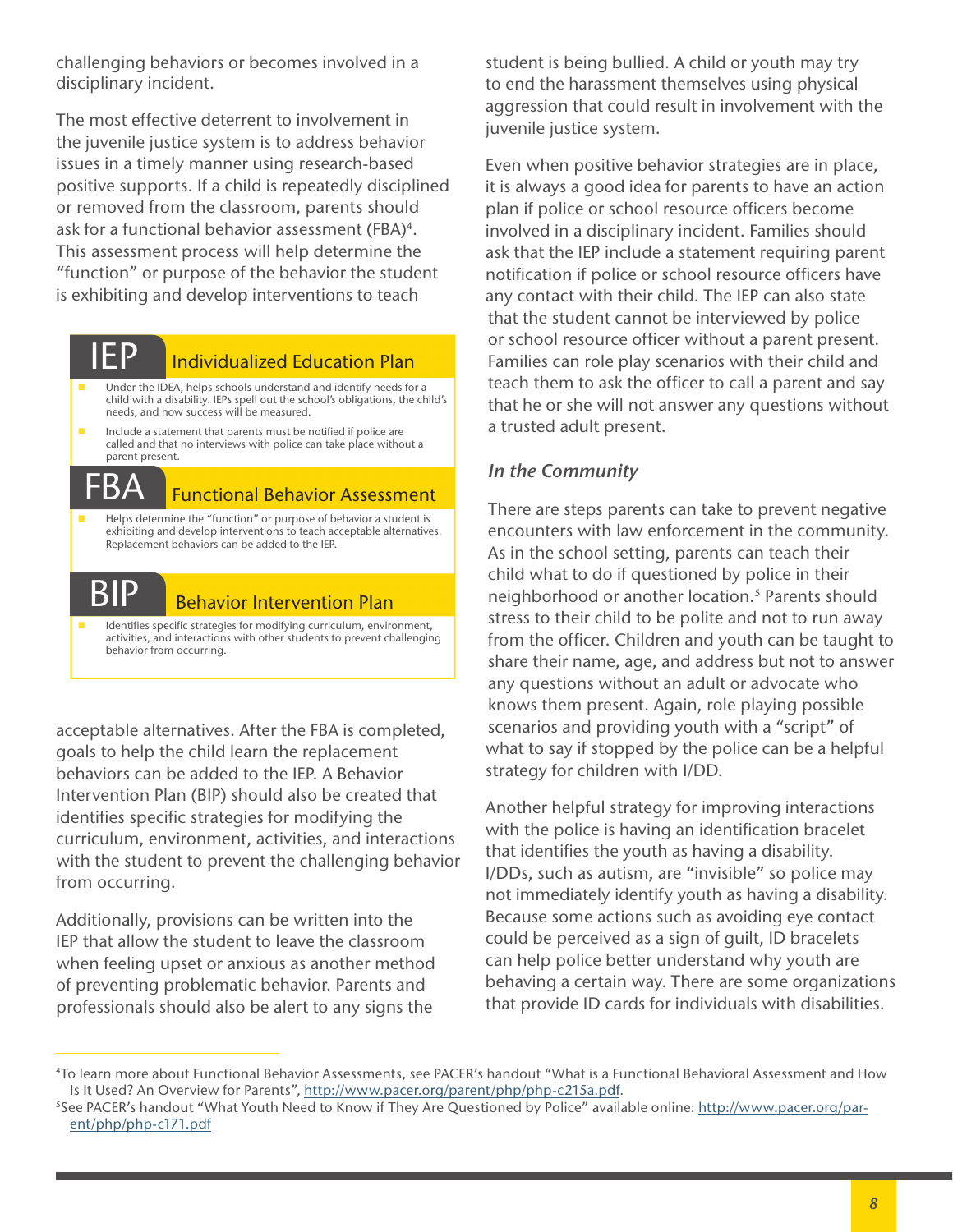This can be a helpful tool, however, in certain crisis situations police may think a youth is reaching for a weapon if reaching into a pocket to grab an ID card.

Parents concerned about risk of police involvement can introduce their child to the local precinct and to resource officers at their school. Parents and youth can meet with officers in their neighborhood, explain their child or youth's disability, and provide strategies for communicating with their child if a problem occurs. Youth with I/DD may become accomplices to criminal activity in order to try to become someone's friend or to please a peer. Parents can help prevent this by teaching their children how to recognize signs of someone who may be taking advantage of them and role playing possible responses.

# *Online*

Youth with I/DD experience heightened risk for encounters with the corrections system because of actions online. Children and young adults may communicate on social media platforms or online chat forums that can be unsafe. For example, they may be targeted by individuals asking for money or personal information. Youth with disabilities may also inadvertently access child pornography sites not understanding what they're viewing or the consequences. Regular monitoring of children's online viewing history, honest discussions about human sexuality, and clearly outlined rules for using the Internet can help prevent any legal issues. Parents can also teach their children how to recognize signs of someone who may be reaching out to them with ill intent rather than to be a friend. These lessons and role play should be repeated frequently.

# *What if Child is Already in Juvenile Justice System?*

No matter how many prevention strategies are utilized, there will still be occasions when youth with I/DD are detained or arrested for crimes.

Following are tips for parents to remember in those situations:

- $\blacksquare$  Understand that anything youth say to a school resource officer, administrator, or police officer can be used against them in court. Parents should teach their children not to answer questions without a parent or other trusted adult present.
- **Parents should provide information about the** child's disability to the police, including sharing a copy of the current IEP and most recent evaluation.
- $\blacksquare$  Additionally, parents should explain in practical terms how their child's disability affects their behavior, understanding of the alleged offense, and ability to answer questions.

There are proactive prevention strategies that parents of children and youth with I/DD can implement. Parents should understand how children's vulnerabilities manifest at school, in the community, and online to help prepare them for any encounters with school resource officers or police.

The IEP can serve as a tool for promoting positive behavior and also as a record of what steps must be taken if a student with I/DD has a disciplinary incident involving police. Parents can practice role play scenarios and use other methods to teach their children what to do if they are questioned by a school resource or police officer. Additionally, parents should talk to their children and young adults about Internet safety and signs to watch for that may indicate someone is trying to take advantage of them online.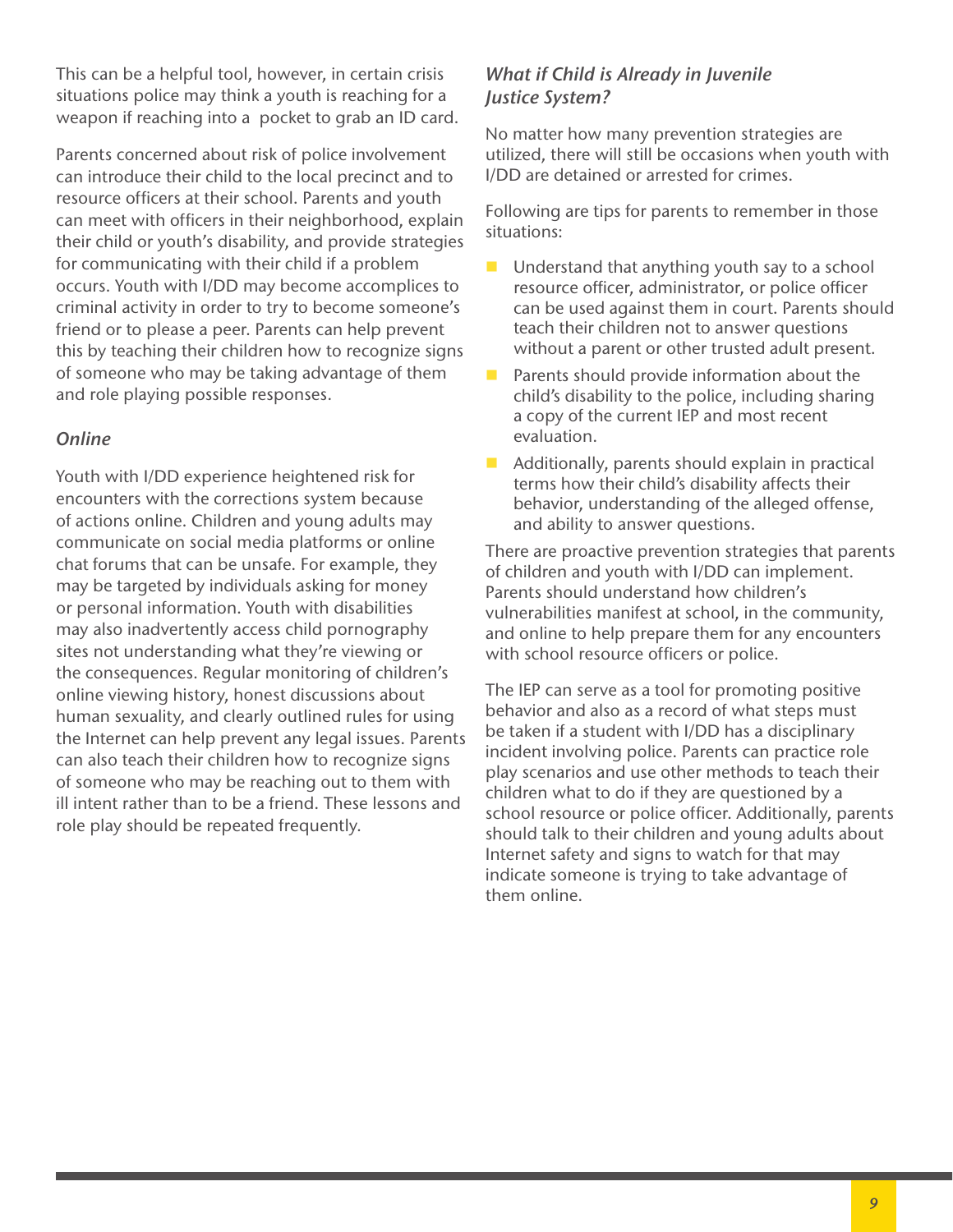# **Protection and Advocacy Agencies (P&As): Recommendations for Juvenile Justice**

*Diane Smith Howard, Senior Staff Attorney for Juvenile Justice and Education Issues, National Disability Rights Network*

National Disability Rights Network (NDRN) is the non-profit membership organization for the federally mandated Protection and Advocacy (P&A) Systems and the Client Assistance Programs (CAP) for individuals with disabilities. Collectively, the Network is the largest provider of legally based advocacy services to people with disabilities in the United States. P&A agencies have the authority to provide legal representation and other advocacy services to all people with disabilities and all P&As maintain a presence in facilities that care for people with disabilities, where they monitor, investigate and attempt to remedy adverse conditions. In this current era, these facilities often include prisons and jails, as they are increasingly "placements" for individuals with disabilities.

In June of this year, NDRN produced a report entitled "Orphanages, Training Schools, Reforms Schools and Now This? Recommendations to Prevent the Disproportionate Placement and Inadequate Treatment of Children with Disabilities in the Juvenile Justice System" (Available at: [http://www.ndrn.org/en/issues/](http://www.ndrn.org/en/issues/juvenile-justice.html) [juvenile-justice.html\)](http://www.ndrn.org/en/issues/juvenile-justice.html)

In this report, NDRN describes the extensive work provided by P&As to protect the rights of youth with disabilities in the juvenile justice system, the systemic problems uncovered by their individual casework, and policy recommendation to improve the system.

In general, P&As have learned through this work that although the federal, state and local governments have been searching for a humane way to treat children with "problematic" behavior for centuries in the U.S., we

still have not found our way. Children with disabilities wind up in juvenile justice facilities, adult jails, and prisons, and sometimes in solitary confnement (the "Hole," or the "Box") for weeks and months at a time.

Prevalence studies have found that 65-70 percent of youth in the justice system meet the criteria for a disability, a rate that is more than three times higher than that of the general population. Yet, we now know more than ever about the hidden causes that often underlie challenging behaviors. We have a signifcant body of research at our disposal about best practices and adolescent development, and can implement these practices if there is sufficient will to do so.

For example, solitary confinement more often than not, can worsen the behavior of youth with disabilities and potentially diminish the United States in the eyes of the international community. Community based services are the best approach for the vast majority of juvenile offenders who are non-violent. Secure facilities should be used as a last resort, and even then only for the amount of time necessary to ensure safety to our communities. Youth who receive services at home and in their communities are better off in the end than those who are incarcerated.

## The NDRN juvenile justice report is divided into three sections:

- 1. Diversion of youth with disabilities from the juvenile justice system and/or out of home placement.
- 2. Conditions for youth within the system.
- 3. Services to ensure that youth with disabilities who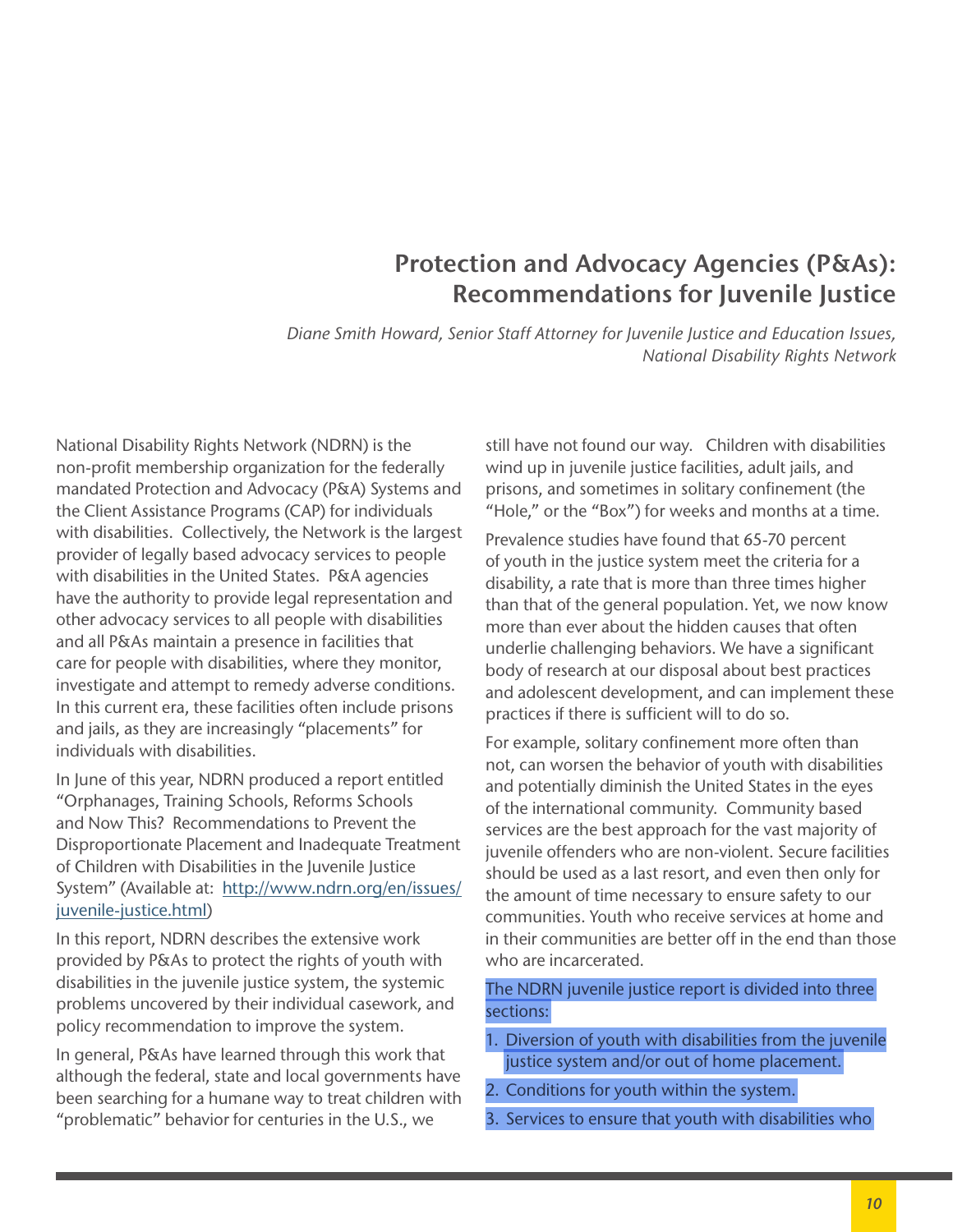#### have been placed within the system are successful upon their release.

Included below is a brief summary of each section. The full report includes examples of P&A case work as well as a comprehensive set of recommendations.

## *Diversion*

Incarceration for the most part does not benefit youth, is expensive, and does not produce better outcomes overall. It is unjust to punish children who have not broken the law by choice. An example of this inequity is when a child with a disability is referred to the juvenile justice system for truancy, but the child has been prevented from attending school because he or she has not received the services needed to do so.

Once incarcerated, youth may leave juvenile facilities worse, not better off, and often experience short-term and life-long adverse consequences. Confnement often disrupts any educational and vocational opportunities, medication management, and counseling they had been receiving. Even an interruption of a few days or weeks, coupled with the trauma of confinement, can cause disruptions in family and peer relationships and adolescent social and emotional development, and result in relationships with negative peers, dropping out of school, and difficulty finding work due to the stigma of incarceration. Those who return home from detention because the charges were dismissed are stigmatized by their arrest and struggle to cope with the long-term effects of confnement. Many problems that contributed to a youth's maladaptive behavior, arrest and confnement still persist when they return to the community—they still have low literacy, poor academic achievement, and have difficulty managing their anger, emotions, and relationships. In addition, these youth now have another risk factor: contact with the justice system.

# *Conditions*

During monitoring visits and investigations of facilities where youth are held, P&As encounter and address violations including but not limited to:

- $\blacksquare$  Failure to provide necessary substance use treatment; mental health treatment health care and education.
- **Inappropriate use of restraint, seclusion, use of** psychotropic medication to control behavior, and segregation/solitary confnement.
- $\blacksquare$  Inhumane conditions in general (inadequate nutrition, space, exercise, bed coverings; heat; light; air, etc.).
- $\blacksquare$  Failure to accommodate youth with disabilities, including both physical (e.g. wheelchair ramps, communication (e.g., sign language interpreters) and programmatic accommodations (e.g. access to therapy groups and educational programming).
- $\blacksquare$  Failure to protect from physical and sexual abuse by peers and staff.

#### *Reentry*

The purpose of rehabilitative juvenile justice programming is to prevent recidivism and allow the youth to rejoin his or her community successfully upon release. Some factors that improve a youth's chances of success upon release include:

- $\blacksquare$  A clear residential plan, where he or she will live, and with whom.
- Meaningful and respected involvement of the youth in all aspects of treatment, transition and discharge planning.
- $\blacksquare$  The youth has maintained contact with family, community, and positive peers.
- $\blacksquare$  A receiving school placement that will accept credits earned while in custody, that has access to the youth's educational records.
- Continuation of any mental health, medical, and substance abuse treatment
- Ready access to other community based services.
- For youth who are also in the child welfare system, access to V-9 and other services to meet the needs of youth transitioning out of the child welfare system.
- $\blacksquare$  For youth with an IEP, IDEA transition planning and timely records transfer.

Unfortunately, even for youth who were are never formally adjudicated, their home communities and school districts do not always provide an enthusiastic welcome to them upon return. Studies show that nationally, as many as two-thirds of youth eventually drop out of school after being involved in the juvenile justice system, due to these types of barriers. There are clear steps that governments can take to protect youth with disabilities in and around the juvenile justice system, some of which are quite simple to effectuate.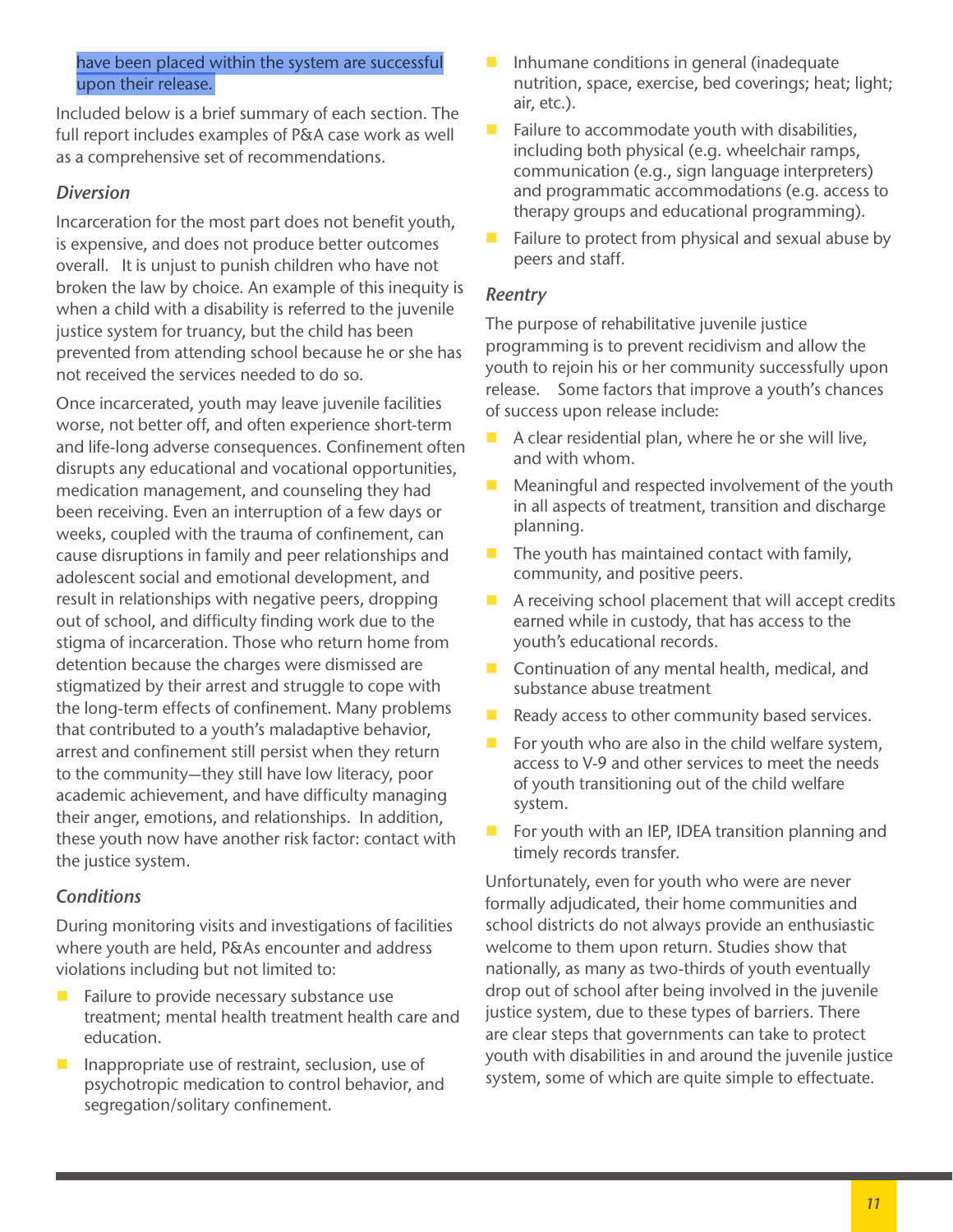# **Exclusionary Discipline in Schools: Students with Disabilities in the School-to-Prison Pipeline**

*Shaleen Shanbhag, Fellow, American Civil Liberties Union Foundation of Southern California Brian Fraser, Ford Foundation Fellow, American Civil Liberties Union*

The term "school-to-prison pipeline" is used to describe the national trend of school policies and practices that force students, especially at-risk students,<sup>1</sup> out of classrooms and into the juvenile or criminal justice system. Research suggests that what began as a series of school discipline policies aimed at promoting public safety has become an established system of practices that actively undermines student achievement and engagement and pushes massive numbers of students out of the classroom, without creating safer schools.<sup>2</sup> Although it is counterproductive to the goals of our education system, removal of students from the classroom has become a common and widespread disciplinary practice.

Under federal law, administration of school discipline should be enforced equally, in a manner that does not discriminate against particular groups of students.<sup>3</sup> In practice, however, students with disabilities, particularly students of color with disabilities, are disproportionately punished for the



same actions as their similarly situated peers, and are disproportionately segregated and subjected to physical restraint and seclusion for disability-based behavior.4 The following information will provide an overview of factors contributing to the school-toprison pipeline and their impact on students with disabilities, with emphasis on the effects of restraint and seclusion, and present alternative methods of discipline that are more effective in improving safety and promote a positive school climate.

<sup>1</sup> "At-risk" students include students of color, students with disabilities, English language learners, LGBTQ youth, and other vulnerable populations.<br><sup>2</sup>See, e.g., AM. CIVIL LIBERTIES UNION OF PA., BEYOND ZERO TOLERANCE: DISCIPLINE AND POLICING IN PENNSYLVANIA PUBLIC

SCHOOLS 7 (2015), available at http://www.aclupa.org/f[les/6914/3144/0044/2-16-2015\\_FINAL\\_64204\\_ACLU\\_ONLINE.pdf.](http://www.aclupa.org/files/6914/3144/0044/2-16-2015_FINAL_64204_ACLU_ONLINE.pdf)

<sup>3</sup> See Section 504 of the Rehabilitation Act of 1973, 29 U.S.C. §§ 794 et seq.; Title IV of the Civil Rights Act of 1964, 42 U.S.C. §§ 2000c et seq.; Title VI of the Civil Rights Act of 1964, 42 U.S.C. §§ 2000d et seq.; Title II of the Americans with Disabilities Act, 42 4

See, e.g., NAT'L COUNCIL ON DISABILITY, BREAKING THE SCHOOL-TO-PRISON PIPELINE FOR STUDENTS WITH DISABILITIES 11, 16 (2015), available at http://f[xschooldiscipline.org/wp-content/uploads/2014/05/NCD\\_School-to-PrisonReport\\_508-PDF-1.pdf](http://fixschooldiscipline.org/wp-content/uploads/2014/05/NCD_School-to-PrisonReport_508-PDF-1.pdf). U.S.C. §§ 12131 et seq.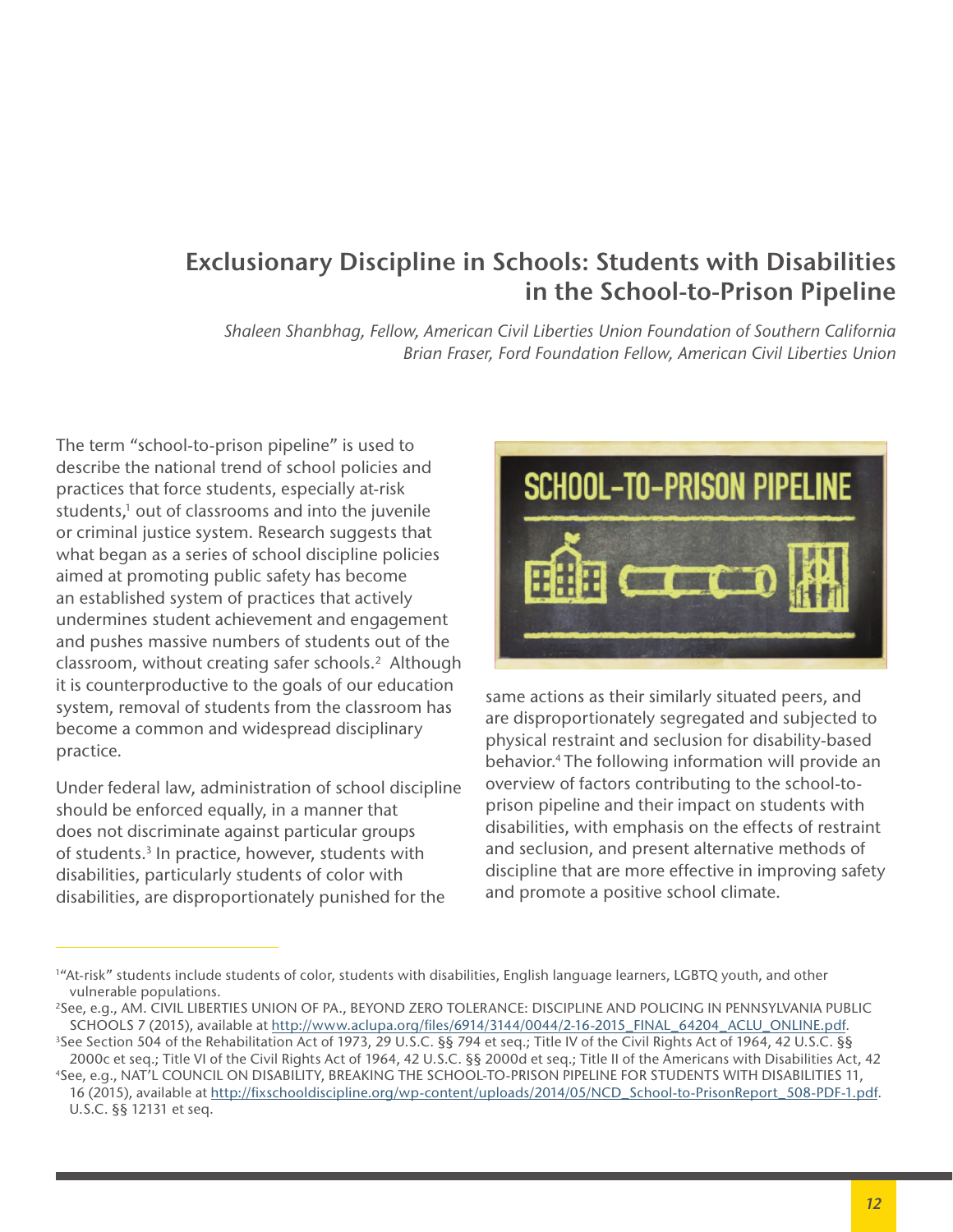## *Contributors to the Pipeline and Their Effects on Students with Disabilities*

# *Zero Tolerance Policies*

"Zero tolerance" policies impose severe consequences, such as suspension or expulsion, for specifed conduct regardless of the particular circumstances. The rationale for eliminating discretion and instituting a "one-size-fts-all" approach to student discipline is that imposing harsh punishment for minor, sometimes trivial misconduct will purportedly deter students from committing more serious misconduct in the future. But research shows that the most common consequence of suspending an at-risk student is, in fact, a high likelihood that the student will be suspended

*...recent advances in brain science confrm that the adolescent brain is still developing and therefore cannot be treated as that of an adult...*

again.5 Of particular concern is that in addition to losing valuable instruction time, students subject to exclusionary discipline methods are more likely to be held back, drop out of school, and enter the juvenile justice system.<sup>6</sup>

Even more disturbing is the disproportionate effect that these practices have on students with disabilities.7 Data from the Civil Rights Data Collection (CRDC), conducted by the Department of Education's Office for Civil Rights (OCR), reveals that although

students with disabilities constitute 12 percent of students nationally, they represent 19 percent of students receiving in-school suspensions, 20 percent of students receiving one out-of-school suspension, 25 percent of students receiving multiple out-ofschool suspensions, and 19 percent of students receiving an expulsion.<sup>8</sup> Compared to students without disabilities, students with disabilities are more than twice as likely to receive one or more out-of-school suspensions.<sup>9</sup> The disparities are even more shocking for students of color with disabilities. For instance, 25 percent of students of color with disabilities receive at least one suspension and African American students with disabilities constitute 18.7 percent of the special education student population but represent 49.9 percent of special education students in correctional facilities.10

# *Over-Policing of Schools*

The dramatic increase of police presence on school campuses, through the proliferation of school resource officers and school district police departments, has amplifed reliance on the penal system to address youth behavioral issues traditionally handled by school personnel, families, and the community. Studies show that the placement of police officers in schools is more likely to escalate non-serious or low-level incidents into criminal acts, leading to more school-based arrests and referrals to law enforcement.<sup>11</sup> Indeed, the CRDC reported that students with disabilities make up 25 percent of students referred to law enforcement and 25 percent of students receiving a school-related arrest.<sup>12</sup> Moreover, the establishment of regular law enforcement presence in schools raises concerns about negative long-term effects on youth as a result

<sup>5</sup>Tary Tobin et al., Patterns in Middle School Discipline Records, 4 J. EMOTIONAL & BEHAV. DISORDERS 82, 82–94 (1996). 6DANIEL LOSEN ET AL., SUSPENDED EDUCATION IN CALIFORNIA (2012), available at http://civilrightsproject.ucla.edu/resources/ projects/center-for-civil-rights-remedies/school-to-prison-folder/summary-reports/suspended-education-in-california/ SuspendedEd-final3.pdf.<br><sup>7</sup>See, e.g., TONY FABELO ET AL., COUNCIL OF STATE GOV'TS JUSTICE CTR. AND PUB. POL'Y RESEARCH INST. AT TEX. A&M UNIV,

BREAKING SCHOOLS' RULES 47-53 (2011), available at http://csgjusticecenter.org/wp-content/uploads/2012/08/Breaking [Schools\\_Rules\\_Report\\_Final.pdf](http://csgjusticecenter.org/wp-content/uploads/2012/08/Breaking_Schools_Rules_Report_Final.pdf.).

<sup>8</sup>U.S. DEP'T OF EDUC., OFFICE FOR CIVIL RIGHTS & U.S. DEP'T OF JUSTICE, CIVIL RIGHTS DIV., DEAR COLLEAGUE LETTER 3 n.6 (2014), available at http://www2.ed.gov/about/offices/list/ocr/letters/colleague-201401-title-vi.pdf.<br>9U.S. DEP'T OF EDUC. OFFICE FOR CIVIL RIGHTS, CIVIL RIGHTS DATA COLLECTION DATA SNAPSHOT: SCHOOL DISCIPLINE 3 (2014),

available at http://www2.ed.gov/about/offi[ces/list/ocr/docs/crdc-discipline-snapshot.pdf](http://www2.ed.gov/about/offices/list/ocr/docs/crdc-discipline-snapshot.pdf.).

<sup>&</sup>lt;sup>10</sup>BREAKING THE SCHOOL-TO-PRISON PIPELINE FOR STUDENTS WITH DISABILITIES, supra note 4, at 11, 16.

<sup>11</sup>N.Y. CIVIL LIBERTIES UNION, A, B, C, D, STPP: HOW SCHOOL DISCIPLINE FEEDS THE SCHOOL-TO-PRISON PIPELINE 9 (2013), available at http://www.nyclu.org/fi[les/publications/nyclu\\_STPP\\_1021\\_FINAL.pdf](http://www.nyclu.org/files/publications/nyclu_STPP_1021_FINAL.pdf.).<br><sup>12</sup>SCHOOL DISCIPLINE, supra note 9, at 7.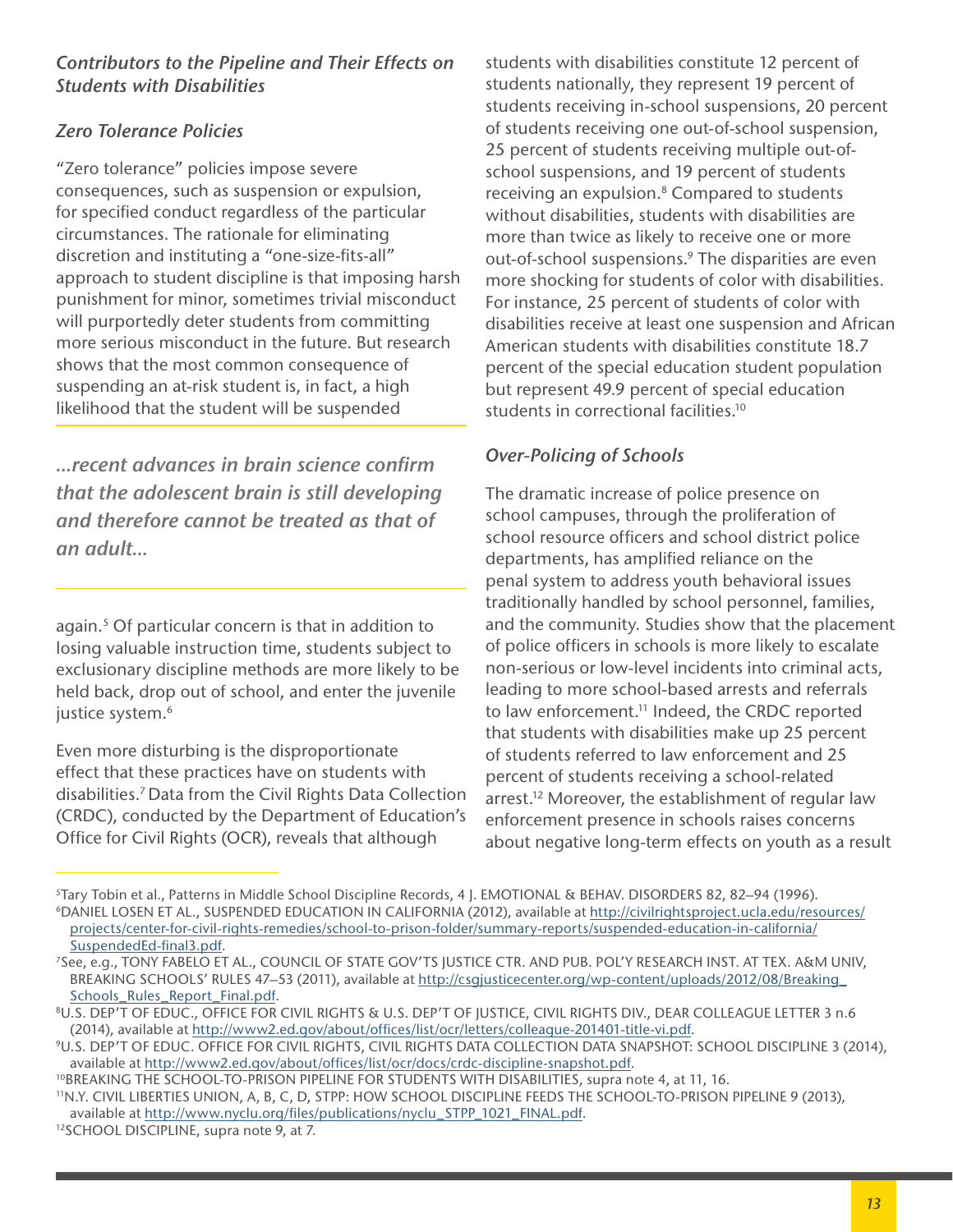of increased interactions with police.13 For example, the ACLU recently fled a federal lawsuit on behalf of two Kentucky elementary students with disabilities, alleging they suffered severe trauma after being handcuffed by a school resource officer.<sup>14</sup>

#### *Restraint and Seclusion*

In theory, restraint and seclusion<sup>15</sup> are techniques employed in order to protect the student, or another, from imminent danger. In practice, however, restraint and seclusion are a key element of the school-to-prison pipeline and have become part of many teachers' and staff's discipline "toolkit," used to punish or force compliance rather than in response to an emergency; students are routinely injured physically with this approach, and almost universally damaged emotionally. This is particularly true in the special education context; students with disabilities, particularly students with autism and intellectual/developmental disabilities, are far more likely to be restrained and secluded at school. Over 70,000 students were physically restrained during the 2011–12 school year. Of these, 75 percent were students with disabilities (52,500). By contrast, students with disabilities comprised only 12 percent of the student population. Students of color with disabilities were also disproportionately mechanically restrained that year, as compared to white students with disabilities.<sup>16</sup>

In many instances, restraint and seclusion is used in response to behavior that is directly related to a student's disability.17 For example, a 15-year-old boy with autism was killed in Michigan while being physically restrained at school. He was placed in the restraint because he experienced a seizure and lost control of his extremities and bladder and was found to be uncooperative. Four employees pinned him down for 60–70 minutes, on his stomach with his hands held behind his back and his shoulders and legs held down. He became non-responsive after 45 minutes but the restraint continued and he eventually stopped breathing.<sup>18</sup> The use of these techniques appears to be on the rise. In California, for example, the number of reported behavioral emergencies more than doubled statewide between 2005 and 2012, the vast majority of which involve restraint and seclusion, while special education enrollment has remained relatively constant.<sup>19</sup> Most of these incidents occur in segregated settings, such as nonpublic special education schools which receive students—many with intellectual and developmental disabilities—placed there by school districts that allocate public funds to these schools for educational services.

## *Barriers to Legal Recourse*

Despite the severity of the problem, legal recourse is particularly difficult for students and parents in the context of restraint and seclusion. The Individuals with Disabilities Education Act (IDEA) requires aggrieved parties to exhaust administrative remedies under the Act before pursuing legal action.<sup>20</sup> This ties up families in administrative procedures that often are not well-suited to address the harms incurred—and are particularly ill-equipped to address the systemic nature of the problem. Plaintiffs often also struggle to establish standing for injunctive

<sup>13</sup>See, e.g., CATHERINE Y. KIM & I. INDIA GERONIMO, AM. CIVIL LIBERTIES UNION, POLICING IN SCHOOLS (2009), available at

http://www.aclu.org/files/pdfs/racialjustice/whitepaper\_policinginschools.pdf.<br><sup>14</sup>Press Release, Am. Civil Liberties Union, Kentucky Case Spotlights Problem of Untrained Law Enforcement Disciplining Students<br>with Disabili

<sup>&</sup>lt;sup>15</sup>The term "restraints" encompasses both "physical restraints," defined as restrictions that immobilize or reduce the ability of a student to move his or her torso, arms, legs, or head freely, and "mechanical restraints," defned as the use of any device or equipment to restrict a student's freedom of movement. U.S. DEP'T OF EDUC., RESTRAINT AND SECLUSION: RESOURCE DOCUMENT 10 (2012), available at [https://www2.ed.gov/policy/seclusion/restraints-and-seclusion-resources.pdf](https://www2.ed.gov/policy/seclusion/restraints-and-seclusion-resources.pdf.). "Seclusion" is defned as the involuntary confinement of a student alone in a room or area from which the student is prevented from leaving. See id.<br><sup>16</sup>SCHOOL DISCIPLINE, supra note 9, at 9–10.

<sup>&</sup>lt;sup>17</sup>The Kentucky lawsuit mentioned above has alleged that a school resource officer violated students' rights under the Constitution and ADA when he handcuffed them for conduct related to their disabilities. See supra note 14.

<sup>18</sup>U.S. GOV'T ACCOUNTABILITY OFFICE, GAO-09-719T, SECLUSIONS AND RESTRAINTS: SELECTED CASES OF DEATH AND ABUSE AT PUBLIC AND PRIVATE SCHOOLS AND TREATMENT CENTERS 11 (2009).<br><sup>19</sup>Jane M. Adams & John C. Osborn, Little Oversight of Restraint Practices in Special Education, EDSOURCE (Apr. 19, 2015).

<sup>2020</sup> U.S.C. § 1415(l).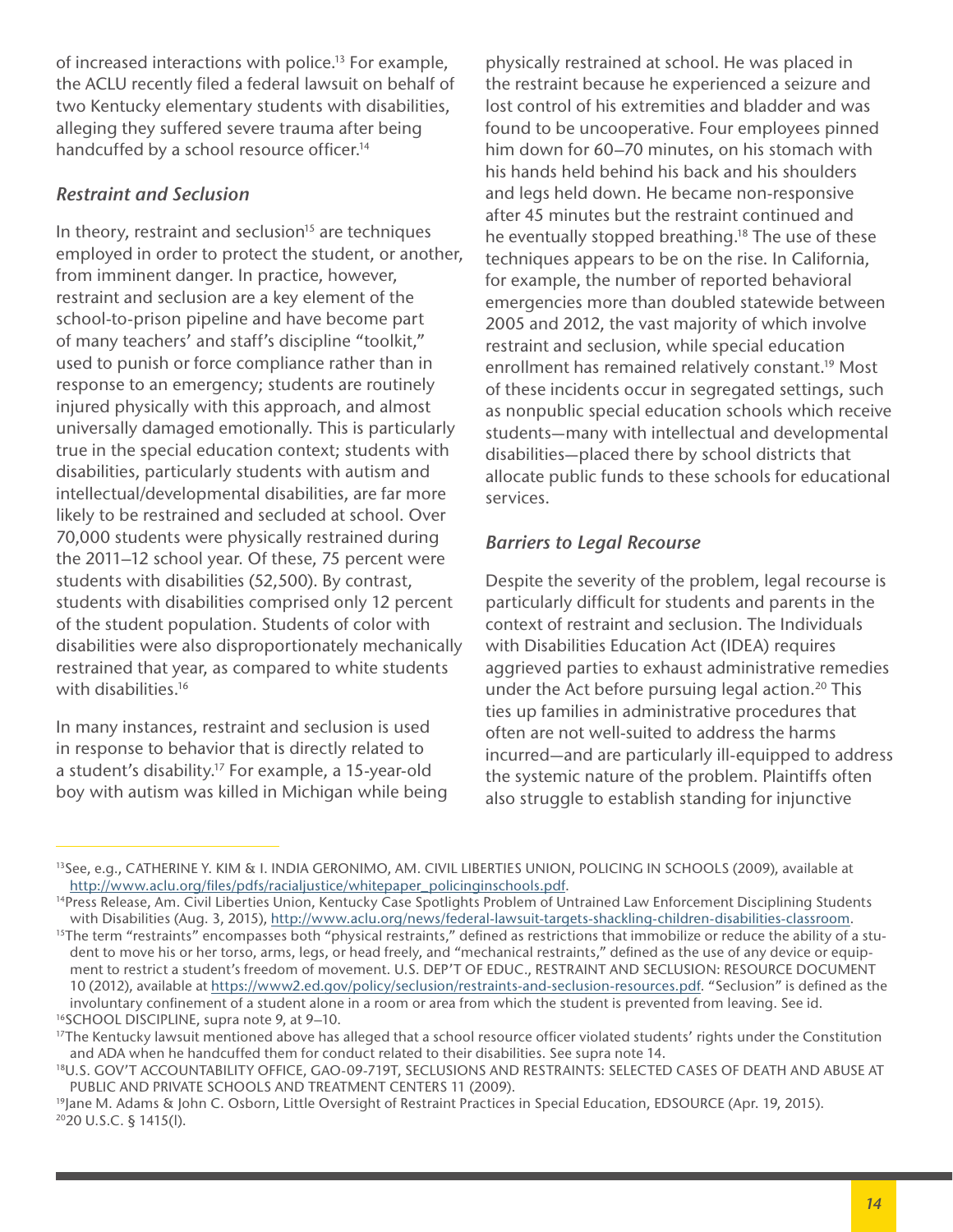and declaratory relief—the kinds of remedies that could best address and curb the systemic reliance on restraint and seclusion. One major reason for this challenge is that parents often understandably remove their children from the school district where the harm was suffered to avoid future abuse, thus removing the legal possibility of suffering future harm.21

# *Potential Solutions*

# *Alternatives to Zero Tolerance Policies and Over-Policing in Schools*

Successful alternative approaches to zero tolerance policies include positive behavioral interventions and supports (PBIS), restorative justice practices, and peer mediation.<sup>22</sup> Instead of relying exclusively on exclusionary discipline measures, school administrators should only resort to them where there is a demonstrated and immediate safety threat to the campus community, and where other, lessintrusive measures have been attempted first.<sup>23</sup> Schools can combat the over-policing of students by implementing clear policy guidelines that limit the role of law enforcement on campus. Policies can include, for example, restrictions on law enforcement intervention to emergency situations and mandatory officer training on how to interact with students with disabilities.24

## *Alternatives to Restraint and Seclusion*

There are a number of alternatives that should be advocated for to replace the use of restraint and seclusion. These include de-escalation techniques, verbal calming, and teaching the students selfregulation techniques. Grafton school—which focuses on providing services to people with I/DD —has eliminated the use of restraint and seclusion by adopting alternative methods, including traumainformed care, positive behavior supports and deescalation.<sup>25</sup> When restraint and seclusion is being used in lieu of these alternatives, legal advocates can allege claims that the student is being denied a free appropriate education in the least restrictive environment under the IDEA, and that the student in being discriminated against by being deprived educational benefits in violation of Title II of the Americans with Disabilities Act and Section 504 of the Rehabilitation Act.

<sup>&</sup>lt;sup>21</sup>See, e.g., D.C. ex rel. T.C. v. Oakdale Joint Unified Sch. Dist., No. 1:11-cv-01112-AWI-DLB, 2012 WL 253224, at \*4 (E.D. Cal. Jan. 26, 2012).

<sup>22</sup>AM. CIVIL LIBERTIES UNION OF N. CAL., DISCIPLINE IN CALIFORNIA SCHOOLS: LEGAL REQUIREMENTS AND POSITIVE SCHOO ENVIRONMENTS 2 (2010), available at [http://edsource.org/wp-content/uploads/discipline\\_in\\_california.pdf](http://edsource.org/wp-content/uploads/discipline_in_california.pdf). <sup>23</sup>BEYOND ZERO TOLERANCE, supra note 2, at 12.

<sup>&</sup>lt;sup>24</sup>DISCIPLINE IN CALIFORNIA SCHOOLS, supra note 22, at 2.

<sup>&</sup>lt;sup>25</sup> Innovation, GRAFTON, www.grafton.org/innovation/ (last visited Aug. 7, 2015).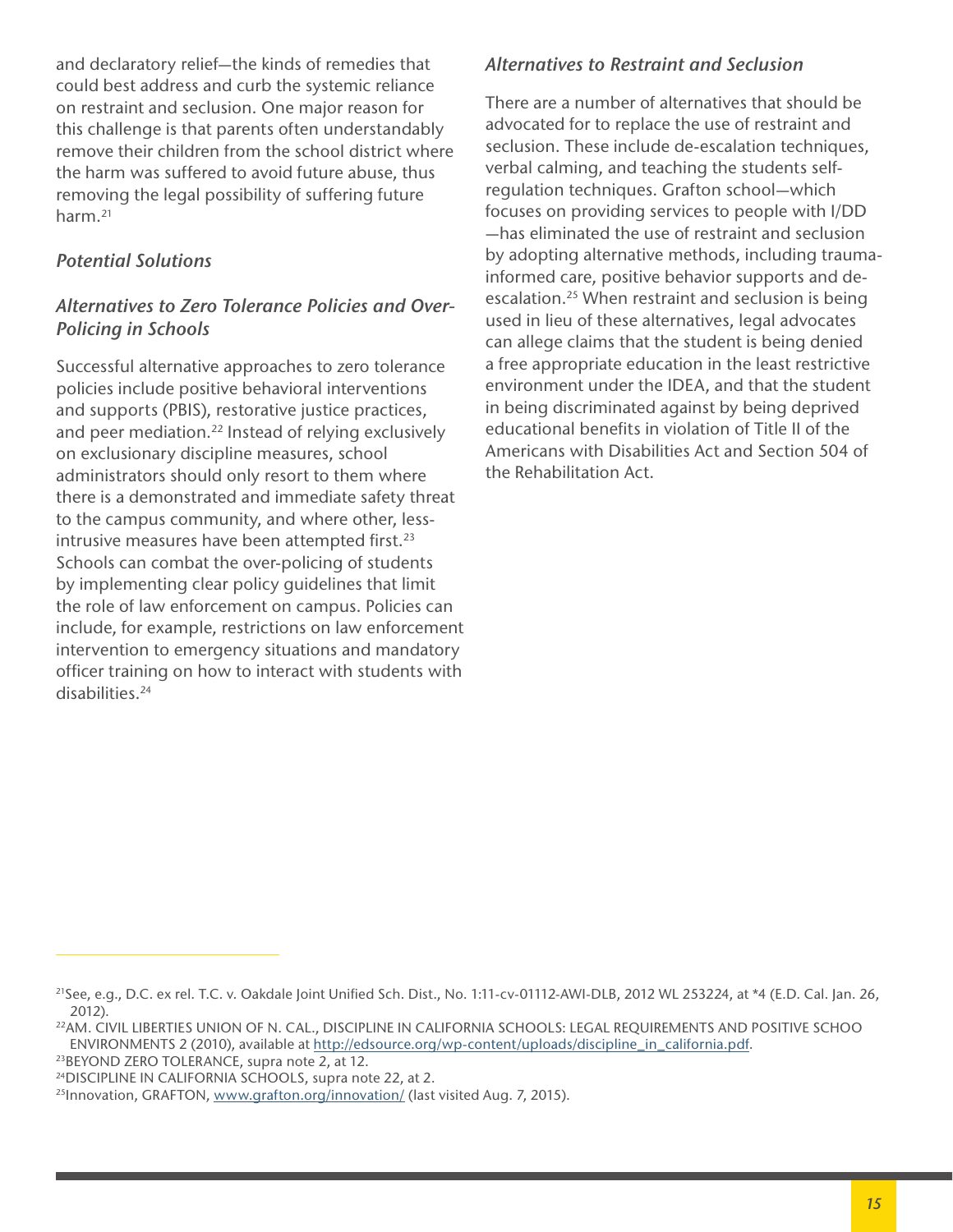# **Restorative Practices: An Opportunity to Dismantle the School-to-Prison Pipeline**

*Tanya Eve Franklin, Director of School Culture and Restorative Communities at the Partnership for Los Angeles Schools*

There seems to be a "new" buzzword in education, yet it has ancient roots and the potential to create long-lasting change for students with disabilities. "Restorative justice," more commonly referred to as "restorative practices" in education, has been developing in schools since the 1970's in the United States, and adopted as school district policy in Oakland, Chicago, Los Angeles, and other cities in more recent years. Pioneer practitioners of restorative justice like Howard Zehr in Minnesota, Beverly Title in Colorado, Ted Wachtel in Pennsylvania, and Rita Alfred in California, have borrowed indigenous practices like dialogue circles, talking pieces, and ritualistic structures to cultivate a framework for approaching harm in schools from a collaborative, non-punitive lens. Where a traditional school discipline approach asks what rule was broken and what punishment is deserved, a restorative approach asks who has been impacted by the situation and how everyone involved can help repair relationships. By building community, aiming for equity and valuing respect, relationships, and responsibility, restorative practices both address and prevent harm by making decisions "with" others as opposed to "to" or "for" them (see Social Discipline Window). Shifting from a policy-focused system to a people-focused system feels natural in the business of teaching and learning, but in the last few decades discipline in schools has more closely mirrored the depersonalized and punitive criminal and juvenile justice systems. Restorative practices offer an opportunity to

dismantle the school-to-prison pipeline by replacing punitive policies and practices with approaches that are people-centered and equity-focused.

# *Zero Tolerance, Push-Out, and the School-to-Prison Pipeline*

Schools and districts are moving away from their previous policies of zero tolerance for minor



#### **Social Discipline Window**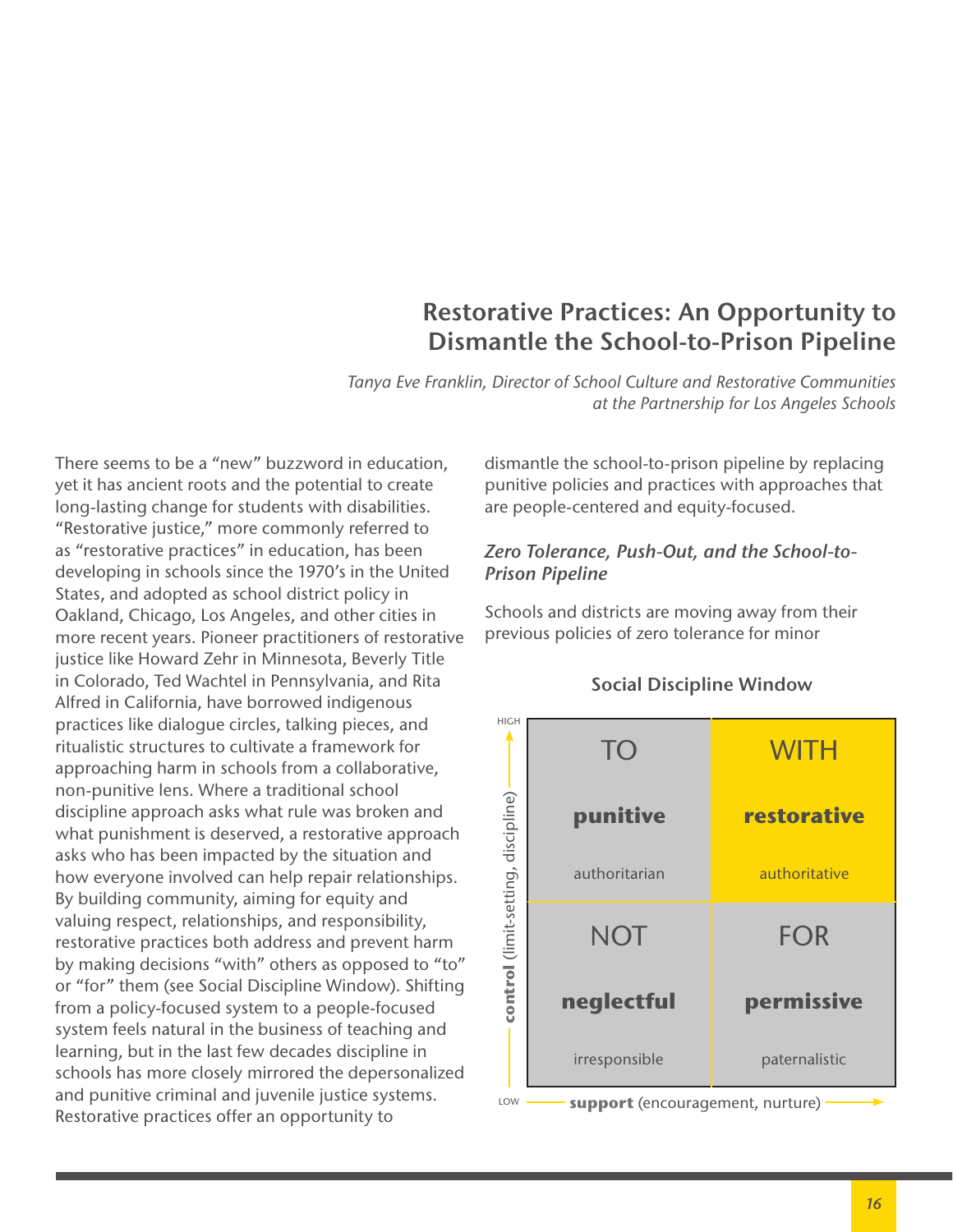offenses, which often result in higher suspensions and greater loss of learning time, and do not result in safer schools or more positive outcomes for students.<sup>1</sup> When a ninth grader is suspended once, he or she is at least twice as likely to not graduate from high school<sup>2</sup>, and roughly 10% of young adult males without a diploma are incarcerated or in juvenile detention.<sup>3</sup> On average, students with disabilities are suspended at twice the rate of their nondisabled peers, demonstrating an alarming disproportionality for students who are already academically in need of more support.<sup>4</sup> If youth are out of school and unsupervised by a caring adult, they are more likely to make unhealthy, unsafe or unlawful choices, potentially leading to arrest and incarceration. If and when students return to school from suspension, expulsion, or incarceration, they are unlikely to be provided a strategic plan of support for their academic, behavioral and emotional success. More often, through harsh discipline policies, a minimization of supportive resources, and perceptions that students should "know better," the school conditions are set up such that the highest-need students do not receive the support required to thrive. Students in these situations may explicitly or implicitly be pushed-out of school, propelling a school-to-prison pipeline. John Deasy, former Superintendent of Los Angeles Unifed School District, often said, "We don't have a dropout problem in this district; we have a push-out problem."5

In recognition of the fnancial, intellectual, and emotional costs of the school-to-prison pipeline, the U.S. Department of Education, school districts and numerous community-based organizations have advocated for a lessening of harsh disciplinary policies, emphasizing alternatives to suspensions

like restorative justice and confict resolution. The Office of Civil Rights and Department of Justice have published a federal guidance package that highlights national trends of disproportionate exclusionary discipline practices for students with disabilities and students of color, and calls for a rethinking of school discipline to focus on developing positive school climates that promote positive behaviors, intervention and supports.<sup>6</sup> Schools can create the conditions for students to feel safe, welcome, and even forgiven—a restorative approach aims to do just that.

#### *Restorative Justice, Restorative Discipline, Restorative Practices*

Far from another "here today, gone tomorrow" program in education, as the trend has been for decades, the principles and skills of restorative justice are meant to be infused into everyday disciplinary



<sup>&</sup>lt;sup>1</sup>Editorial Board. "Backing Away from Zero Tolerance." NY times. 26 Mar 2015. http://www.nytimes.com/2015/03/26/opinion/backing-away-from-zero-tolerance.html

<sup>2</sup>Balfanz, Robert, Vaughan Byrnes and Joanna Fox. "Sent Home and Put Off Track: The Antecedents, Disproportionalities, and Consequences of Being Suspended in the Ninth Grade." Dec 2012. http://civilrightsproject.ucla.edu/resources/projects/center-for-civil-rights-remedies/school-to-prison-folder/state-reports/sent-home-and-put-off-track-the-antecedents-disproportionalities-andconsequences-of-being-suspended-in-the-ninth-grade/balfanz-sent-home-ccrr-conf-2013.pdf

<sup>&</sup>lt;sup>3</sup>Dillon, Sam. "Study Finds High Rate of Imprisonment Among Dropouts." NY Times. 8 Oct. 2009. http://www.nytimes. com/2009/10/09/education/09dropout.html?\_r=0

<sup>4</sup>Losen, Daniel J. and Jonathan Gillespie. "Opportunities Suspended: The Disparate Impact of Disciplinary Exclusion from School. Aug 2012. http://civilrightsproject.ucla.edu/resources/projects/center-for-civil-rights-remedies/school-to-prison-folder/federal-reports/upcoming-ccrr-research/losen-gillespie-opportunity-suspended-2012.pdf

<sup>&</sup>lt;sup>5</sup>e.g. http://la.adl.org/2014/03/05/adls-latino-jewish-roundtable-discusses-stopping-the-school-to-prison-pipeline/<br><sup>6</sup>Available at [http://www2.ed.gov/policy/gen/guid/school-discipline/fedefforts.html](ttps://sites.google.com/site/partnershipteacherleadership/teacher-leader-roles/restorative-community-lead)#guidance.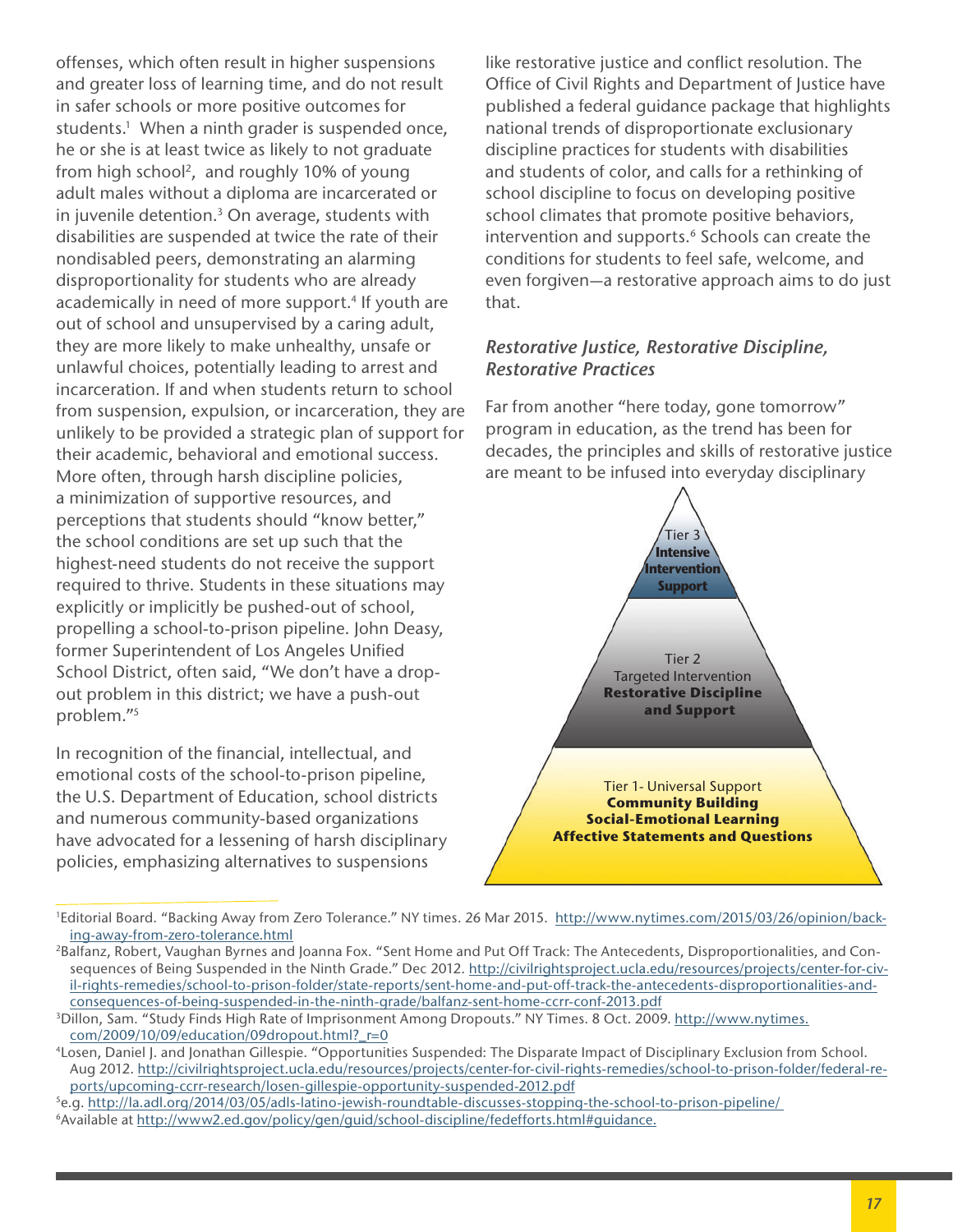and instructional practices. As with a Response to Intervention or Positive Behavior Supports and Intervention model, restorative practices are also a multi-tiered, whole-school approach. In the discipline or intervention tiers, once harm has occurred, restorative practices provide a safe, productive process to discuss the incident, its impact on everyone involved, and collaborative decisions and agreements to heal the harmed relationships and prevent future harm. Tier 2 and 3 incidents only occur approximately 20% of the time or with 20% of the students (and/or adults). The remaining 80% of efforts should be Tier 1: proactive relationshipbuilding, social-emotional learning, effective academic instruction, and healthy responses to minor conficts. A restorative school with both proactive and reactive restorative practices will aim to positively transform school culture, classroom climate, and student and adult discipline with respect, dignity, empathy, and love. Adults and students in a restorative school will participate in informal restorative practices such as using affective statements and questions, formal restorative practices such as circles for community building, curriculum, and harm/confict, and also restorative approaches to instruction, decision-making, leadership, and family and community engagement.

## *Universal and Targeted Support for Students with Intellectual and Developmental Disabilities*

While restorative practices have the potential to positively impact all students and adults, restorative practices have been particularly impactful for students with I/DD. For example, at Roosevelt High School in the Boyle Heights neighborhood of Los Angeles, a school that serves nearly 300 students with identifed disabilities, suspensions for students with disabilities has been reduced by nearly 50% after three years of restorative practices.<sup>7</sup> Lori Jandorf teaches students with moderate to severe autism and she uses community building circles multiple times per week with her students. During circles and other instructional activities, she has observed her students using eye contact, identifying feelings, speaking honestly and with multiple sentences, and

using techniques to calm escalating emotions that might otherwise result in physical outburst towards others or self. She believes the circle agreements (e.g. respect the talking piece, speak and listen from your heart) and consistent practice have provided students the tools to develop social-emotional skills that might otherwise not develop during instruction, even though she teaches alternate curriculum. Several of her students were suspended in previous years for behaviors that have since ceased due to the relationship-building and restorative approaches to confict resolution.

In the Los Angeles neighborhood of Watts, Noel Castorillo at Gompers Middle School now uses affective statements and affective questions with his students with I/DD. Mr. Castorillo participated in 30 hours of professional development with the Partnership for Los Angeles Schools' ("the Partnership")<sup>8</sup> Restorative Communities and has transformed his approach to behavior incidents in class. For example, Mr. Castorillo reported that before the professional development, his approach to discipline was traditionally teacher-driven; when a student broke a rule, he gave the student a consequence without much discussion. After considering how he might be more restorative in his discipline, he began to ask questions like "Who was impacted by your behaviors?" "How can you help repair the relationship?" and "How can I support you moving forward?" These questions gave students an opportunity to collaboratively develop their agreements to address the incident and to ask for support in meeting the expectations. As a result, students learn from their choices and are less likely to repeat misbehaviors. Whereas suspensions often encourage students to make poorer choices that may fuel the school-to-prison pipeline, restorative practices encourage students to address situations differently such that repeated harm is reduced and students remain in school, learning.

#### *Promising Practices: Restorative Communities*

The Partnership is a turnaround network that manages and supports 17 of the highest-need

<sup>7</sup>Suspensions dropped from 7.2% in 2012-13 to 3.8% in 2014-15. **[8www.partnershipla.org](http://8www.partnershipla.org)**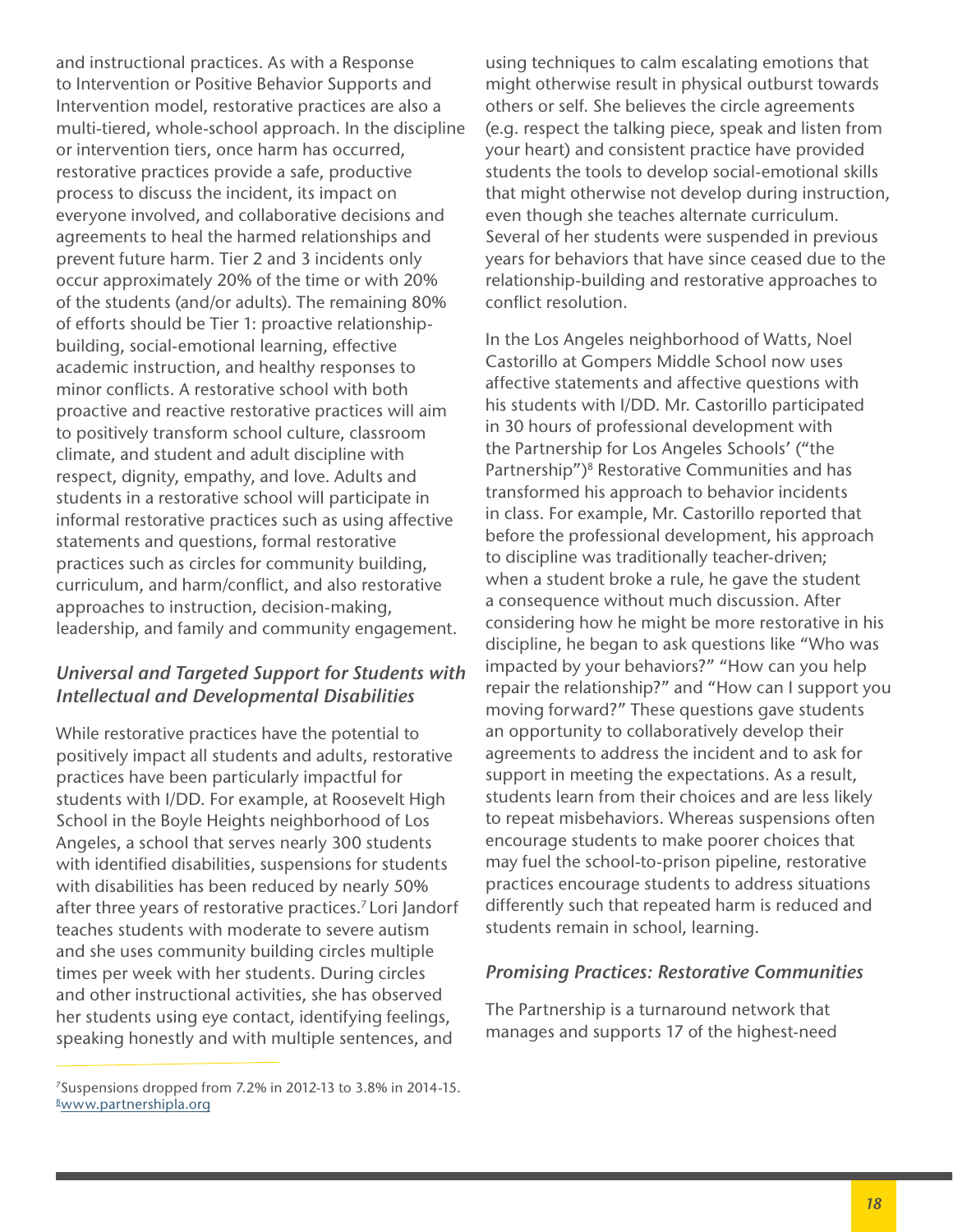public schools in the Los Angeles neighborhoods of Boyle Heights, South Los Angeles and Watts. They are building an intentional approach to cultivating Restorative Communities by working with all stakeholders who impact the success of students. The Partnership facilitates professional development and coaching with school leaders, teachers and staff, as well as workshops, decision-making opportunities, and events for students, families and partners. The most recent opportunity at the Partnership is the creation and support of a new teacher leader position, the Restorative Communities Leads, to champion the work by coaching peers, leading a school culture team, and modeling best practices.<sup>9</sup> With courage, creativity and collective action in strengthening Restorative Communities, the Partnership aims to dismantle the school-to-prison pipeline in Los Angeles and believes restorative practices provide a much-needed opportunity to dismantle it nationally.

<sup>9</sup>See [https://sites.google.com/site/partnershipteacherleadership/teacher-leader-roles/restorative-](ttps://sites.google.com/site/partnershipteacherleadership/teacher-leader-roles/restorative-community-lead)community-lead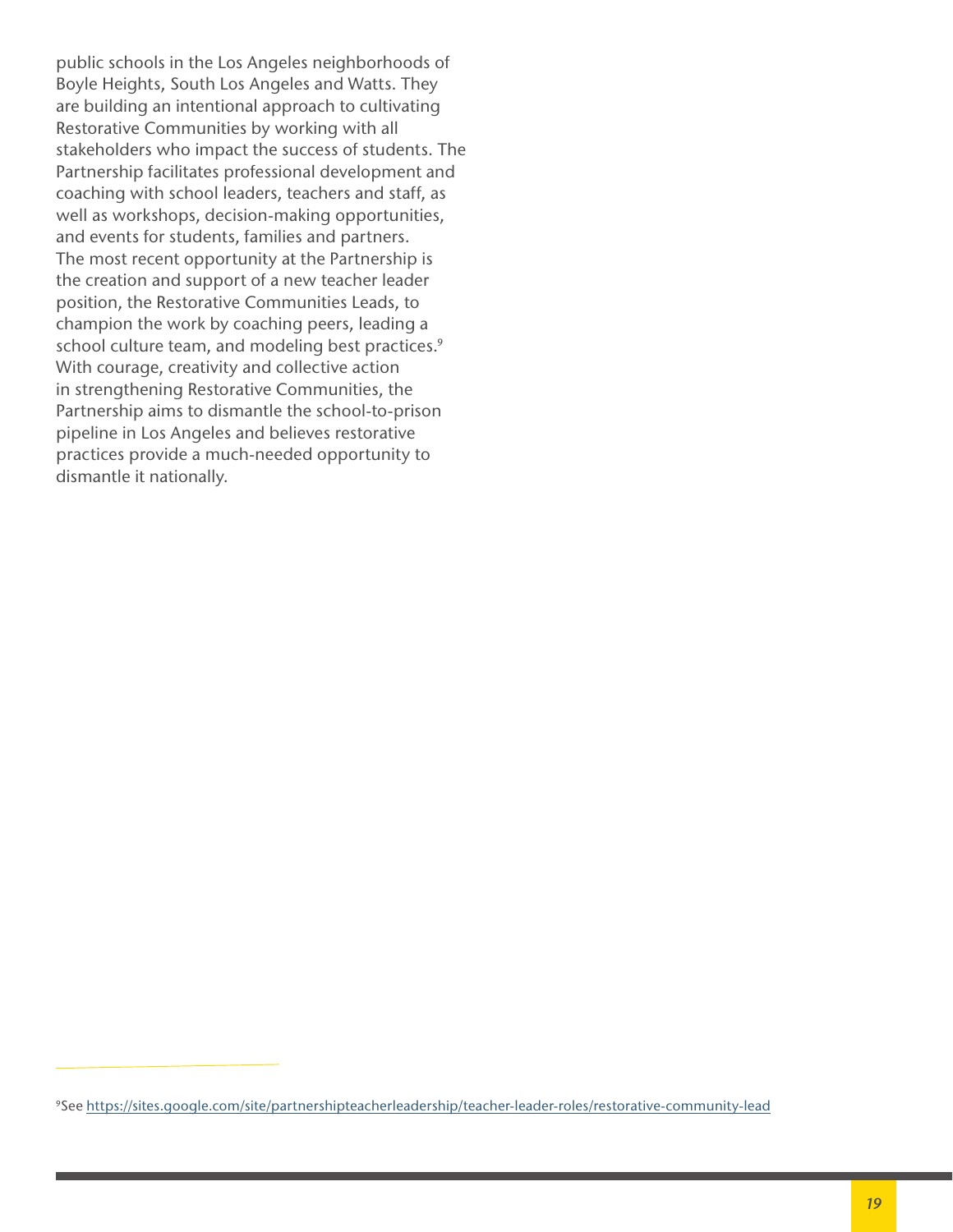# **Restraint and Seclusion in Schools: A Road That Can Lead to Dire Consequences**

*Richard Diaz, Civil Rights Fellow, Disability Rights California*

The misuse of restraint and seclusion in schools predominately affects people with disabilities<sup>1</sup> and can lead down a path of severe consequences. Children with disabilities, especially those with intellectual and developmental disabilities, are most vulnerable to the seclusion and restraint practices because of their potential inability to express their feelings or concerns to school staff.<sup>1</sup> The lack of established standards, accountability, and training by states and schools is a major factor of why the practice of restraint and seclusion in schools continues.

# *What is Restraint and Seclusion?*

The Civil Rights Data Collection (CRDC) project of the United States Department of Education (US DOE) defined restraint and seclusion  $as^3$ :

Physical Restraint: A personal restriction that immobilizes or reduces the ability of a student to move his or her torso, arms, legs, or head freely. The term physical restraint does not include a physical escort. Physical escort means a temporary touching or holding of the hand, wrist, arm, shoulder, or back for the purpose of inducing a student who is acting out to walk to a safe location.

Mechanical Restraint: The use of any device or equipment to restrict a student's freedom of movement. This term does not include devices implemented by trained school personnel, or utilized by a student that have been prescribed by an appropriate medical or related services professional and are used for the specific and approved purposes for which such devices were designed, such as:

- Adaptive devices or mechanical supports used to achieve proper body position, balance, or alignment to allow greater freedom of mobility than would be possible without the use of such devices or mechanical supports;
- Vehicle safety restraints when used as intended during the transport of a student in a moving vehicle;
- **Restraints for medical immobilization; or**
- Orthopedically prescribed devices that permit a student to participate in activities without risk of

<sup>1</sup> United States Government Accountability Offce [GAO], (May, 2009). Seclusions and Restraint: Selected Cases of Death and Abuse at Public and Private Schools and Treatment Centers. GAO-09-719T. 2Child Welfare League of America (2004b). Behavior Support and Intervention

<sup>3</sup>Training, CWLA Best Practice Guidelines. Washington, D.C., CWLA. Available at: http://www2.ed.gov/policy/seclusion/restraints-and-seclusion-resources.pdf.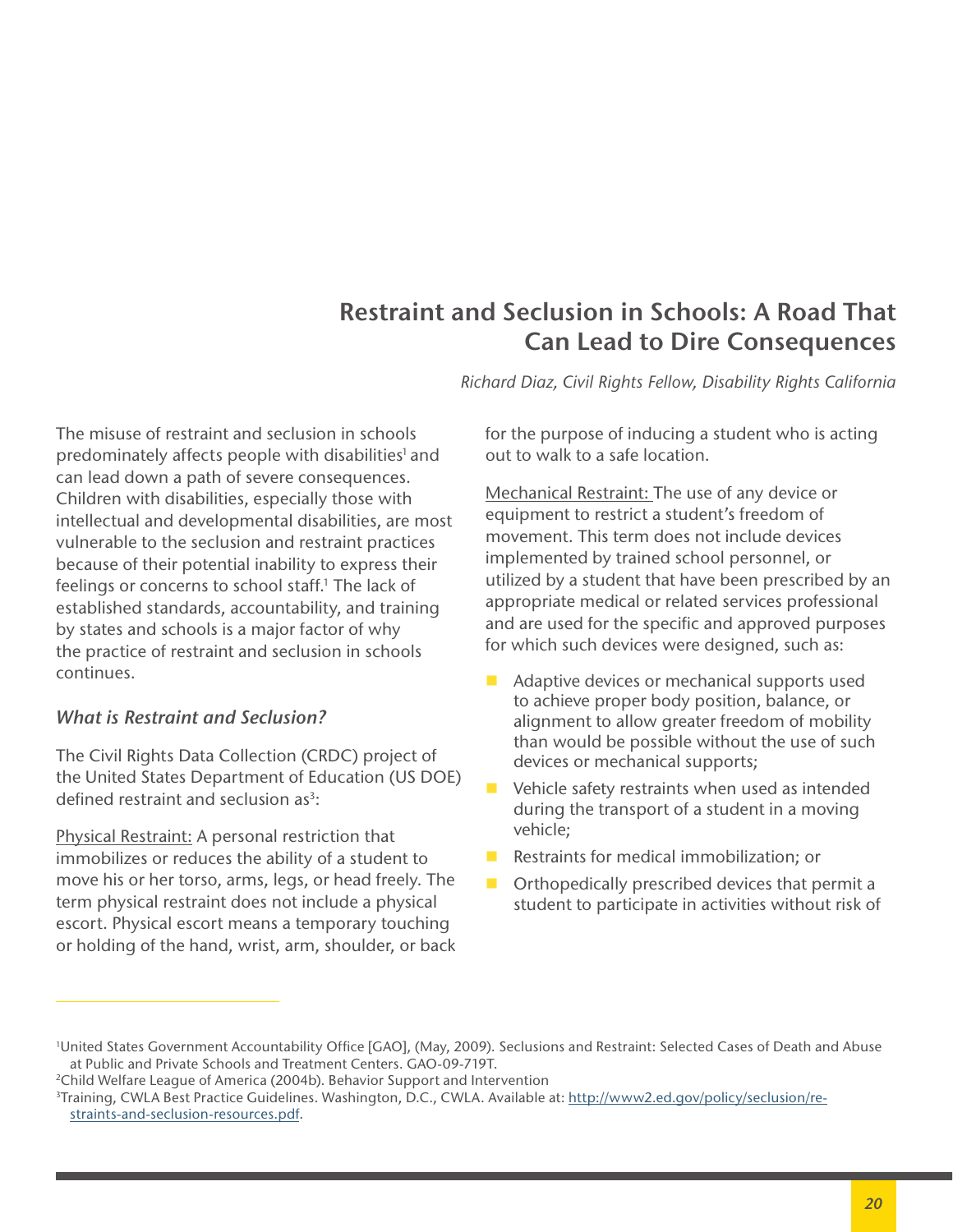harm.

Seclusion: The involuntary confinement of a student alone in a room or area from which the student is physically prevented from leaving. It does not include a timeout, which is a behavior management technique that is part of an approved program, involves the monitored separation of the student in a non-locked setting, and is implemented for the purpose of calming.

# *Laws and Policies Governing Restraint and Seclusion in Schools*

There are no federal laws governing the use of seclusion and restraints in schools. Individual states have enacted laws that cover restraint and seclusion in schools but they vary widely. In July 2009, Arne Duncan, Secretary of the US DOE, issued a letter to state school officers expressing his concern about the information presented in the Government Accountability Office (GAO) report released that year.4 He encouraged every state to develop, or review and revise as needed, their state's policies and guidelines regarding the use of restraint and seclusion in schools to ensure the safety of student who are being unnecessarily or inappropriately restrained or secluded.<sup>5</sup> In 2012, US DOE issued a detailed resource guide that articulated 15 principles that states and local school districts should adopt to protect students from the serious and deadly risks associated with restraint and seclusion.<sup>6</sup> Across the

nation only 11 states have implemented ten the main principles suggested by the DOE, still leaving a varying level of protection for people with disabilities who are being restrained in classrooms.<sup>7</sup>

# *Problems with the Practice of Restraint and Seclusion in Schools*

Restraint and seclusion are dangerous and traumatic events.<sup>8</sup> Children are subjected to restraint or seclusion at higher rates than adults and are at greater risk of injury.9 Physical and mechanical restraints, even when applied correctly, have been associated with serious physical conditions, including asphyxiation, broken bones, dehydration, oxygen deprivation to the brain and other vital organs, and death.10 Behavioral restraint and seclusion can also severely traumatize individuals and result in lasting adverse psychological effects.<sup>11</sup> Furthermore, restraint and seclusion can compromise an individual's ability to trust and engage with others.12

In June 2007 Protection and Advocacy, Inc. (PAI)<sup>13</sup> published a report documenting their investigation into the practice of restraint and seclusion in California schools.14 In one case study they found that a 12 year old child with a disability was put into a seclusion room as a "time out" almost every day for three hours.15The seclusion room also had a light that was for a period of time broken leaving him sitting in the dark for hours.<sup>16</sup> In another case study a 6 year

<sup>4</sup>GAO (May, 2009). Seclusions and Restraint: Selected Cases of Death and Abuse at Public and Private Schools and Treatment Centers, 1-4. available at: http://www.gao.gov/assets/130/122526.pdf

<sup>5</sup>Duncan, A., Deputy Secretary of United State Department of Education. Letter to Chief State School Offcers, dated July 31, 2009. available at: http://www2.ed.gov/policy/elsec/guid/secletter/090731.html

<sup>&</sup>lt;sup>6</sup>http://www2.ed.gov/policy/seclusion/restraints-and-seclusion-resources.pdf.<br><sup>7</sup>Morrison, L. & Roberts, M. (2015). Restraint and seclusion in California schools: Recommendations for California. Oakland, CA: Disability Rights California (DRC). Available at <http://www.disabilityrightsca.org/pubs/CM6101.pdf>

<sup>&</sup>lt;sup>8</sup>United States Government Accountability Office [GAO], (May, 2009). Seclusions and Restraint: Selected Cases of Death and Abuse at Public and Private Schools and Treatment Centers. GAO-09-719T.<br><sup>9</sup>Id.

<sup>&</sup>lt;sup>10</sup>Child Welfare League of America (2004b). Behavior Support and Intervention Training, CWLA Best Practice Guidelines. Washington, D.C., CWLA.<br><sup>11</sup>Child Welfare League of America (2004a). Achieving Better Outcomes for Children and Families – Reducing Restraint and

Seclusion. Washington, D.C.; CWLA Press.<br><sup>12</sup>Child Welfare League of America (2004b). Behavior Support and Intervention Training, CWLA Best Practice Guidelines.

Washington, D.C., CWLA.

<sup>&</sup>lt;sup>13</sup>In October of 2008 PAI changed their name to Disability Rights California.

<sup>14</sup>Morrison, L. & Moore, C. (2007). Restraint and seclusion in California schools: A failing grade. Oakland, CA: Protection & Advocacy, Inc. (PAI). available at: [http://www.disabilityrightsca.org/pubs/702301.pdf](ttp://www.disabilityrightsca.org/pubs/702301.pdf)

 $15$ <sub>Id.</sub>

 $16$ <sub>Id.</sub>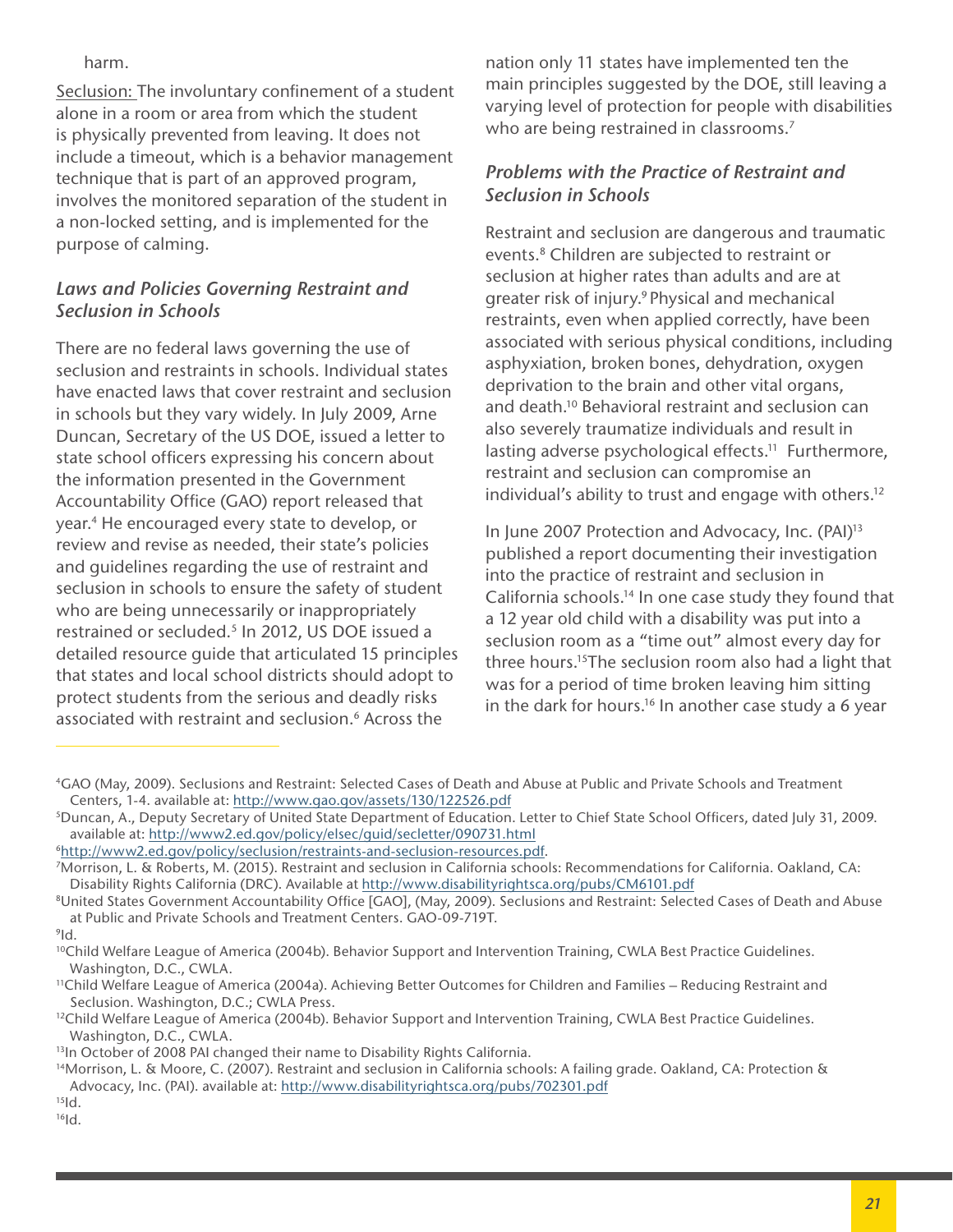old child with a disability was physically restrained many time outside the classroom in what is called a basket hold.17The student told PAI investigators that his teacher restrained him when he did not listen to her and that the restraints events lasted up to 20 minutes.18 The investigation found that schools frequently used seclusion or physical restraint as the primary means of intervening with the children. As these events occurred repeatedly over time, restraint and seclusion became routine classroom events. School personnel also did not evaluate the students' problem behavior and failed to develop or revise individualized positive behavior plans. These are examples of incidents that not only mentally and physically harm children with disabilities but also encourage their mistrust in the school system.

The lack of trust that develops from restraint and seclusion is something that can have far reaching consequences. Without staff and student communicating and understanding the underlying reasons causing the behavior problems, there can be no solution to continual cycle of restraint and seclusion. Further, the lack of trust can lead to increased behavioral problems or an increased defiant attitude to instructions by school staff. This defiance and behavior can in turn lead to increased absences, suspensions and expulsions.<sup>19</sup> The mistrust developed at school can also transfer to adults or authority figures outside of school, leading children with disabilities to potential incarceration in juvenile detention facilities.

This prevalence of minority students and students with disabilities being forced down the path to juvenile hall or prison is often called the "school to prison pipeline". Children with disabilities and emotional disturbance have higher arrest rates than their non-disabled peers.<sup>20</sup> Studies estimate that the prevalence of youth with disabilities in juvenile

corrections is between 30% and 70%.<sup>21</sup> Therefore, restraint and seclusion in schools is not only extremely dangerous for a children with disabilities physical and mental health but can also lead down a path of incarceration.

#### *Emerging Solutions*

Many states have begun taking active roles reducing the used of restraint and seclusion in schools<sup>22</sup>, but more can always be done. States can enact legislation consistent with recommendations from the US DOE, the US Secretary of Education and numerous other states that sets minimal safeguards for the use of restraint and seclusion with school children. In terms of data collection, many states currently are not required to report incidents of restraint and seclusion or their reporting is unreliable. By creating statewide rules that require accurate reporting of data more incidents can be captured and analyzed so as to target problems areas. Schools must also ensure that the use of restraint and seclusion is limited to only the most imminently dangerous behaviors. Reducing and, eventually, eliminating restraint and seclusion should be a top priority, consistent with initiatives in all other settings where used. Finally, all school personnel should receive comprehensive training on school-wide programs of positive behavioral supports and other strategies, including de-escalation techniques, for preventing dangerous behavior that leads to the use of restraint and seclusion.23

21Mary M. Quinn et al., Youth with Disabilities in Juvenile Corrections: A National Survey, 71 Exceptional Child. 339, 342 (2005). 22Morrison, L. & Roberts, M. (2015). Restraint and seclusion in California schools: Recommendations for California. Oakland, CA: Disability Rights California (DRC). Available at <http://www.disabilityrightsca.org/pubs/702301.pdf>

 $17$  $Id.$ 

 $18$ <sub>Id.</sub>

<sup>19</sup>Morrison, L. & Roberts, M. (2015). Restraint and seclusion in California schools: Recommendations for California. Oakland, CA: Disability Rights California (DRC). Available at [http://www.disabilityrightsca.org/pubs/702301.pdf](ttp://www.disabilityrightsca.org/pubs/702301.pdf)

<sup>20</sup>See Chesapeake Institute, National Agenda for Achieving Better Results for Children and Youth With Serious Emotional Disturbance (1994), available at: [http://cecp.air.org/resources/ntlagend.asp](ttp://cecp.air.org/resources/ntlagend.asp); Wagner et al., Youth with Disabilities: A Changing Population (2003), available at: [http://www.nlts2.org/reports/2003\\_04-1/nlts2\\_report\\_2003\\_04-1\\_execsum.pdf](http://www.nlts2.org/reports/2003_04-1/nlts2_report_2003_04-1_execsum.pdf)

<sup>&</sup>lt;sup>23</sup>Based on DOE's 15 principle recommendations, available at: [http://www2.ed.gov/policy/seclusion/restraints-and-seclusion](http://www2.ed.gov/policy/seclusion/restraints-and-seclusion-resources.pdf)[resources.pdf](http://www2.ed.gov/policy/seclusion/restraints-and-seclusion-resources.pdf).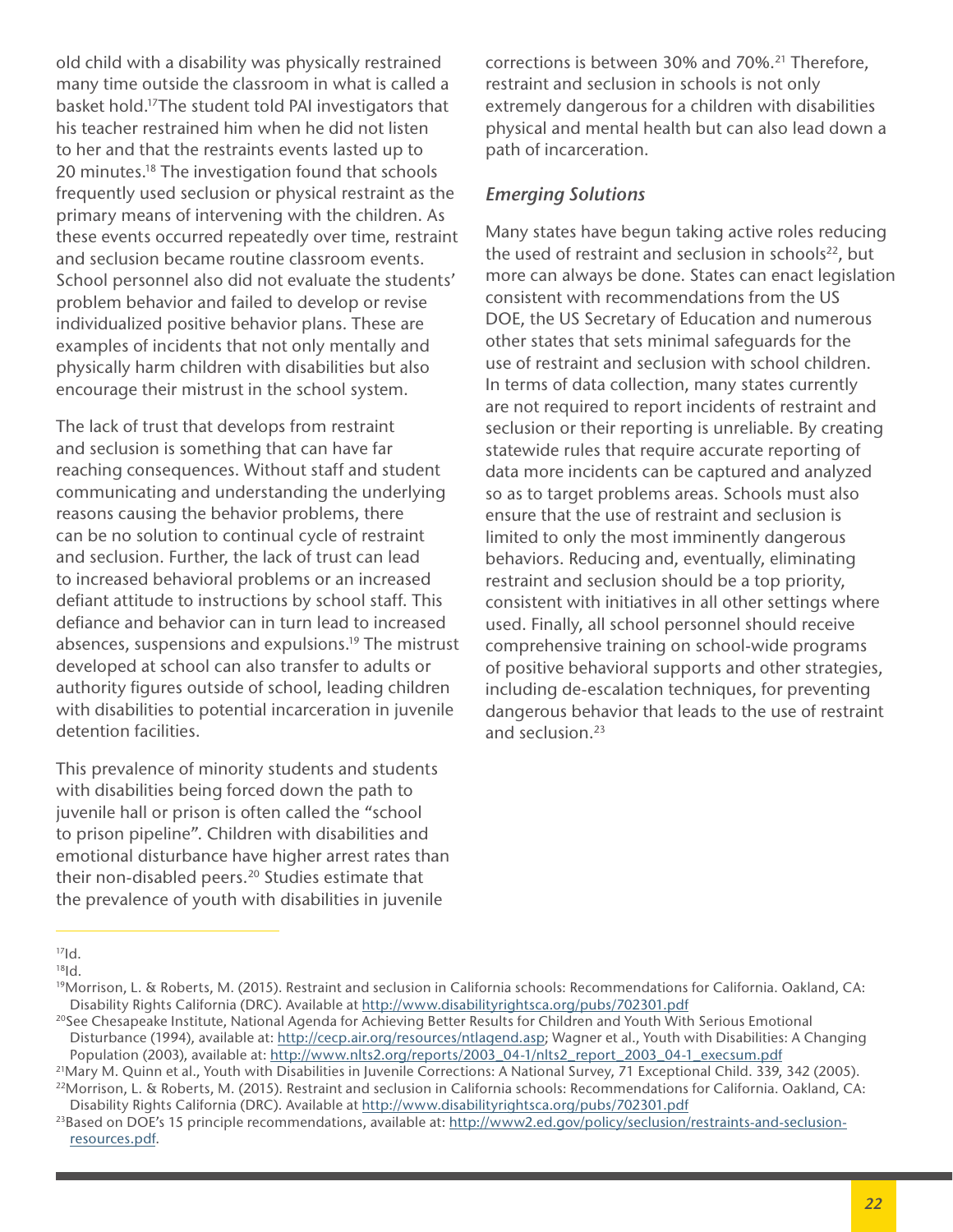# **Special Education in Juvenile Detention and Youth Detention Centers**

*Katherine Perez Enriquez, JD*

*"[I]t is doubtful that any child may reasonably be expected to succeed in life if he is denied the opportunity of an education."*—Supreme Court in Brown v. Board of Education, 347 U.S. 483, 493 (1954).

Youth with I/DD imprisoned by the juvenile justice system have a moral and legal right to education. Yet juvenile detention and youth detention centers, and other out-of-home placements, do not respond adequately to this imperative. For the majority of these youth, "basic education services are not provided" at all.<sup>1</sup> If juvenile halls are to serve a rehabilitative purpose, these inadequacies must be corrected.

Juvenile detention and youth detention centers confine an estimate of  $60,000$  youth every day.<sup>2</sup> These systems capture many individuals with I/DD who have individualized education programs (IEPs) or need one. IEPs are written documents created by a team of educators, parents, and students that document the student's disability and chart the student's progress, goals, and educational plan. It is estimated that as many as 70% of youth in juvenile halls may qualify for special education programs (and therefore should have IEPs).<sup>3</sup>

Education can empower youth with I/DD and prepare them for the future, yet they face many structural and attitudinal barriers when it comes to receiving the education they need. Research studies demonstrate that, as adults, they are likely to be unemployed or under-employed.4 If these students with disabilities who become involved in the juvenile justice system are going to have any chance at a better future, education must be a priority in their lives. Depending on the degree to which they are provided an appropriate education while in the system, they may be on a trajectory toward continuing education and life in the community successfully, or they could face a future in poverty, cycling in and out of the criminal justice system.

#### *Legal Rights of Juveniles with Disabilities*

The Individuals with Disabilities Education Act (IDEA) of 1990, (originally the Education for All Handicapped Children Act (P.L. 94-142), passed in 1975), guarantees that every child with a disability between the ages of 3 and 21 years in the juvenile correctional system is entitled to a free and appropriate public education

<sup>1</sup> Twomey, K. (2008), The Right to Education in Juvenile Detention under State Constitutions, Virginia Law Review, Vol. 94, No. 3 (765-811). 2See "Painting a different picture of education in the juvenile detention center" available at http://www.ed.gov/blog/2014/12/

painting-a-different-picture-of-education-in-the-juvenile-detention-center/.

<sup>3</sup>Kelly, K. (2000), The Education Crisis for Children in the California Juvenile Court System, 27 Hastings Constitutional Law Quarterly 757.<br>""Employment Issues for People with Disabilities," Public Policy and Legal Advocacy, The ARC available at <u>http://www.thearc.org</u>/

what-we-do/public-policy/policy-issues/employment.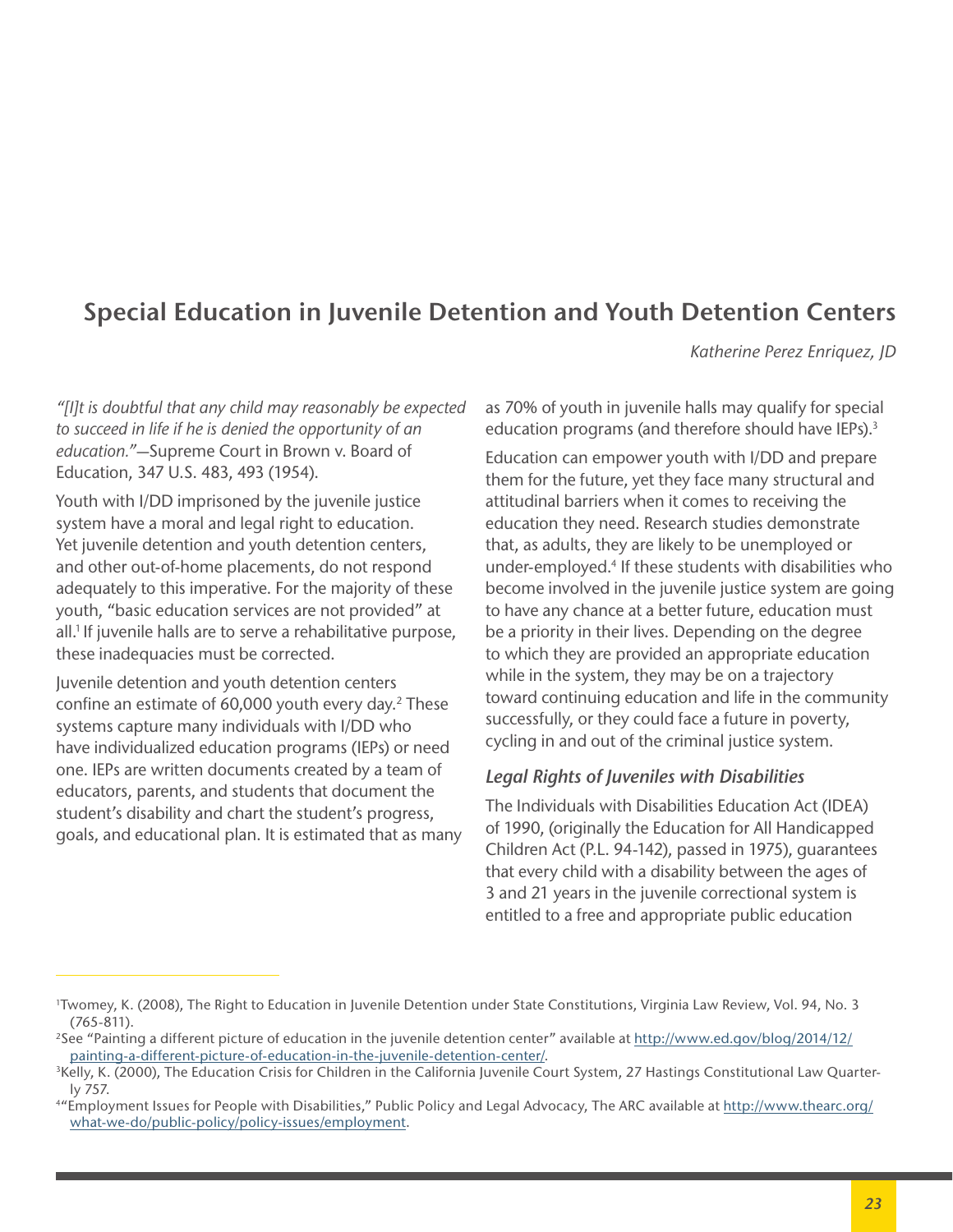(FAPE) in the least restrictive environment (LRE).<sup>5</sup> Under FAPE, juvenile detention and youth detention centers must provide special education and related services, without charge to its students and their families, and tailor each student's education according to their individual needs.<sup>6</sup> Under LRE, or "mainstreaming" policy, juvenile detention and youth detention centers must provide students with the right educational placement from a continuum of options including "special classes" and "regular classrooms."7 The law requires that students with disabilities integrate into typical classrooms with nondisabled peers to the maximum extent appropriate.<sup>8</sup>

Schools in juvenile detention and youth detention centers are legally required under the "child find" mandate to identify, locate and evaluate all children with disabilities who may be eligible for special education and related services.<sup>9</sup> There must also be "a practical method… developed and implemented to determine which children with disabilities are currently receiving special education and related services."<sup>10</sup> When a youth with I/DD in the system turns 16, the juvenile hall must update the student's individual education program (IEP) with proper transition goals.<sup>11</sup>

The IDEA and its regulations also provide parent's rights (named "Procedural Safeguards"), which include the right to be informed, to consent, to request an evaluation, and participate in meetings.<sup>12</sup> These safeguards include providing a surrogate if the parent is unknown or the child is a ward of the state.13 The IDEA requires that "[a]ssessments of children with disabilities who transfer from one public agency to another in the same school year are coordinated with those children's prior and subsequent schools, as necessary and as expeditiously as possible…"14

#### *Challenges to Obtaining Educational Services*

Generally speaking, juvenile detention and youth detention centers face significant challenges when

620 U.S.C. 1400; 300 C.F.R. §303.15.

providing an appropriate educational experience for youth with I/DD given the transient nature of the youth within their system.

First, providing appropriate special education services requires the transfer of large amounts of educational records promptly between bureaucratic systems (e.g. the district and the correctional system). The timely transfer of educational records (such as IEPs) is important for many reasons (for example, many students with I/ DD will likely have established individualized behavioral strategies on their IEPs).

Even in the best scenario, juvenile corrections officers and youth need to be able to communicate effectively about educational records. Youth often shoulder the burden to advocate for themselves as they travel from one system to another. However, youth with I/DD may have a difficult time relating if they have an IEP, and if so, what its contents include.

For those youth with I/DD who do not have an IEP, juvenile detention and youth detention centers are charged with "child find" laws to establish an IEP. Time constraints may be a particularly difficult challenge in this scenario given that the IDEA allows up to a twomonth period to complete the initial evaluation.<sup>15</sup>It is not unlikely for a student to be transferred to another center within a two-month period thus trapping students in an educational limbo while they circulate through the system.

Pending the juvenile detention or youth detention center receiving a student's IEP in a timely fashion, it may not have the human capacity or resources to enact the student's IEP. Juvenile detention or youth detentions center schools (also called juvenile court schools or juvenile justice schools) may only offer classes for youth without disabilities or provide a contained classroom where all students with I/DD are placed. These one-sizefits-all classrooms do not adhere to the individualization of each student's educational program (and are illegal

 $520$  U.S.C. 1412(a)(1).

<sup>720</sup> U.S.C. 1400; 300 C.F.R. §303.15.

<sup>820</sup> U.S.C. § 1412(a)(5)(A).

<sup>9</sup> 20 U.S.C. § 1412(a)(3)(A); 34 C.F.R. § 300.111.

<sup>1020</sup> U.S.C. § 1412(a)(3)(A); 34 C.F.R. § 300.111.

<sup>1120</sup> U.S.C. 1414(d)(1)(A)(i)(VIII)(aa) and (bb); 34 CFR 300.320(b)

<sup>1220</sup> U.S. Code § 1415

<sup>1320</sup> U.S. Code § 1415(b)(2)

<sup>1420</sup> U.S.C. 1414(b)(3)(D); 34 CFR 300.304(c)(5)

<sup>1520</sup> U.S.C. 1414 (A)(1)(c)(i)(I).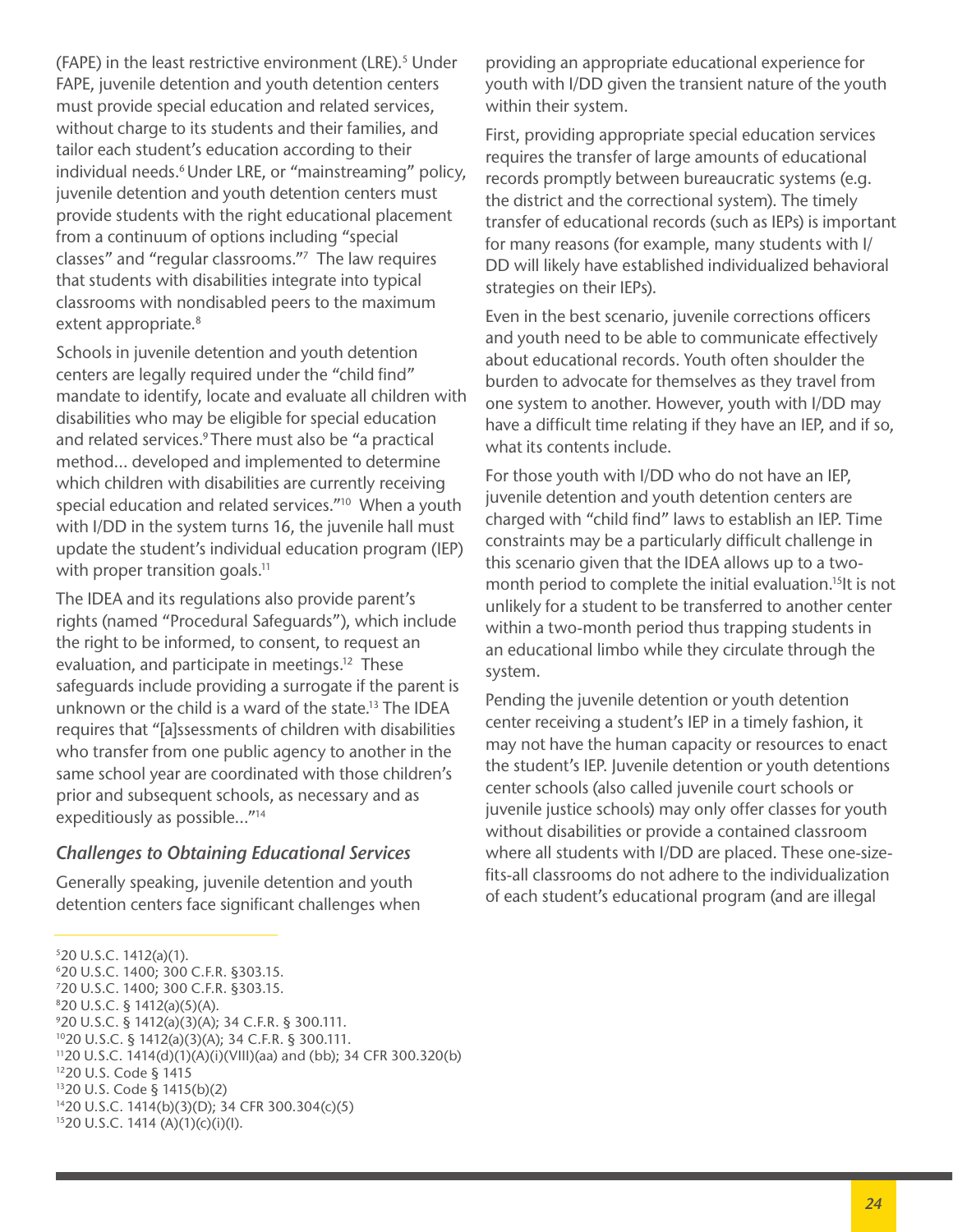under the IDEA). Another challenge is that students present at a juvenile justice school for a fraction of the school year may not complete the coursework sufficient to receive school credit.

# *Potential Solutions*

When at all possible, juvenile detention and youth detention centers can minimize the movement of students with I/DD from center to center to allow proper time to make assessments, retrieve educational records, and enact the appropriate individualized educational program (IEP). Juvenile justice systems need to have direct access to their district's student information systems for prompt transfer of educational records. Juvenile detention and youth detention centers can also dedicate more fnancial and human resources to its school programs to meet each student's unique needs.

Barring self-initiated change from within juvenile justice system, individual advocacy, collaborations between public and private institutes and policy initiatives, and impact litigation have proven to be strong tools for creating change.

# *Individual Advocacy*

Individual advocacy can have the most timely and effective impact. A parent, guardian or other advocate can obtain a student's prior educational records, request a screening at initial arrival the hall, or request an IEP meeting. Advocates may need to take legal action if the student's IEP is not being enacted.

# *Policy Initiatives*

Collaboration between public and private institutions and policy initiatives also make a difference. For example, a county in California developed an "Education Rights Project" in which the Office of the County Counsel, Probation Department and Department of Family and Children Services (DFCS) joined forces with the Morrissey-Compton Educational Center, Inc., and Legal Advocates for Children and Youth to ensure that dependents and wards of the juvenile court receive a free and appropriate education.<sup>16</sup> This includes providing ongoing training for juvenile

court professionals on educational issues to increase awareness and promote a proactive approach to tackling dependent and educational challenges.<sup>17</sup>

# *Impact Litigation*

Although impact litigation may be more costly and time consuming than individual advocacy, it can have a sweeping impact that gains remedies for its plaintiffs as well as more permanent solutions for future students in juvenile halls. As an example, the non-profit law firm Disability Rights Legal Center in Los Angeles, California, settled a class action lawsuit that led to improved educational services for youth with disabilities who are in juvenile halls in their case against the County of San Bernardino.<sup>18</sup> This case represented a class of past, present, and future youth with disabilities needing education who experienced discrimination based on their disability. The settlement specifed that juvenile hall schools will maintain proper child find and screening procedures; educate staff; require staff to request educational records within two days of the youth's entrance into the hall and develop an assessment plan if the records are not received within 14 days; forward all information if the youth is transferred before this is complete; and maintain a separate budget for juvenile hall schools.<sup>19</sup>

The IDEA (as well as other state and local laws) determines the minimum educational requirements by which juvenile justice schools must abide. These schools can and should go beyond the minimum requirements to support our most vulnerable youth with I/DD in the system. One example of such a school is the Maya Angelou Academy (MAA) at the New Beginnings Youth Development Center in Washington, D.C. The nationally-recognized program offers GED and SAT prep classes, computer skills courses, college tours, and innovative Saturday enrichment programs in areas ranging from law to yoga.<sup>78</sup> Other juvenile detention and youth detention centers should strive to replicate the best practices at New Beginnings.

<sup>&</sup>lt;sup>16</sup>See "Educational Rights Project" available at [https://www.sccgov.org/sites/cco/Pages/ed-rights.aspx](https://www.sccgov.org/sites/cco/Pages/ed-rights.aspx.).<br><sup>17</sup>See "Educational Rights Project" available at <https://www.sccgov.org/sites/cco/Pages/ed-rights.aspx.>

<sup>&</sup>lt;sup>18</sup>See "Disability Litigation Progam" available at http://www.disabilityrightslegalcenter.org/disability-litigation-program

<sup>&</sup>lt;sup>19</sup>See "Final Settlement School Settlement" available at [http://www.disabilityrightslegalcenter.org/disability](http://www.disabilityrightslegalcenter.org/disability-litigation-program)-litigation-program.

<sup>&</sup>lt;sup>20</sup>See "Maya Angelou Academy at New Beginnings" available at [http://dyrs.dc.gov/service/maya-](http://dyrs.dc.gov/service/maya-angelou-academy-new-beginnings.)angelou-academy-newbeginnings.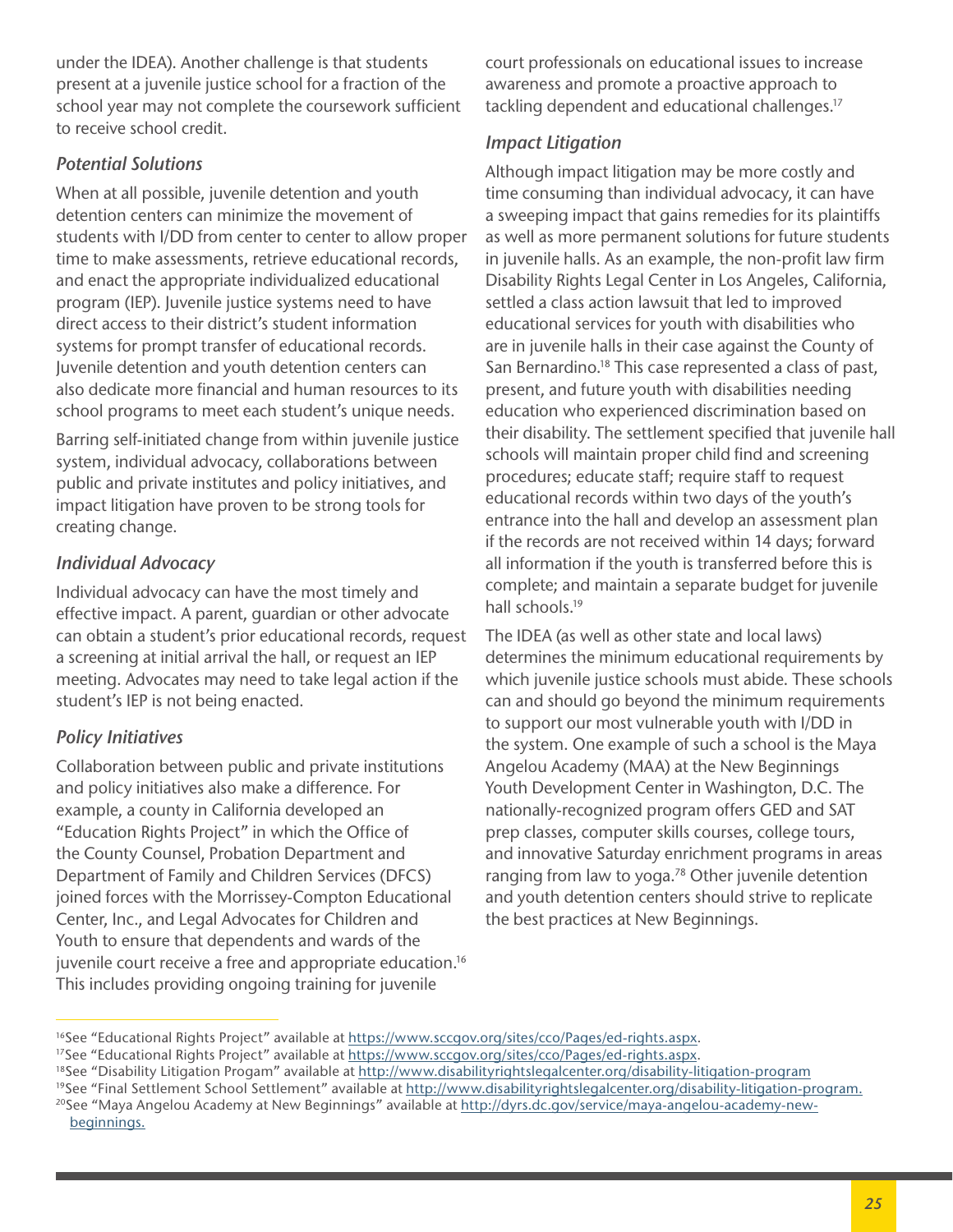# **The Arc of the Capital Area's Juvenile Justice Services (JJS): A Successful Program for At-Risk Youth with Disabilities**

*Kaili Goslant, Director of Agency Services, The Arc of the Capital Area*

Juvenile Justice Services (JJS) at The Arc of the Capital Area (The Arc) located near Austin, Texas prevents involvement or recidivism in the juvenile justice system for students aged 11-17 who are enrolled in special education. Additionally, JJS provides necessary supports for at-risk youth to remain in school, reach graduation, and gain successful employment.

JJS at The Arc is the only program of its kind in Central Texas and one of only a handful of programs in the country that focuses on the needs of at-risk youth with I/DD. We began JJS nearly 10 years ago as we became aware of the unique challenges faced by at-risk adolescents and teens in special education. We have seen steady demand: approximately 70% of students in the juvenile justice system have emotional or developmental disorders (including learning disorders), and while juvenile crime rates are down, more girls are becoming involved in the system. Our case managers work directly with the local educational and criminal justice systems to provide case management, advocacy and support to at-risk students with I/DD. Our experience has shown that these issues are systemic, so we also provide education within the home and help locate community resources for the whole family.

JJS is community-driven by design. The Arc of the Capital Area maintains strong relationships with stakeholders in the special education and juvenile justice systems so we can identify and triage wraparound services quickly and efficiently. As the program grew, The Arc became a recognized expert in this student population. One of our most important takeaways has been the realization that a successful approach focuses on the positive attributes of the student and family. This requires individualized assessment of every situation. Each student/family is assigned to one case manager so that comprehensive knowledge of the case is centrally maintained.

The majority of referrals come from the student's school, the Travis County Juvenile Probation Department, or Community Partners for Children (CPC), a collaborative group of community and government social service agencies that works together to address individual needs of children and families with complex needs. This large network of providers is effective in identifying students in need across a broad service area. CPC meets every two weeks, where the group hears 30-minute case presentations and assigns case managers and service providers based on the individual circumstances in real time.

Services in our program are provided year-round by one case manager who devotes 75% of their time to our at-risk adolescent clients and one case manager who dedicates 50% to this population. At this staffing level, we can serve about 32 students and their families per year. These services are delivered in the following ways:

Home Visits: Case managers visit client families at their home for onsite assessment of their living conditions, environment, and overall needs. These visits assure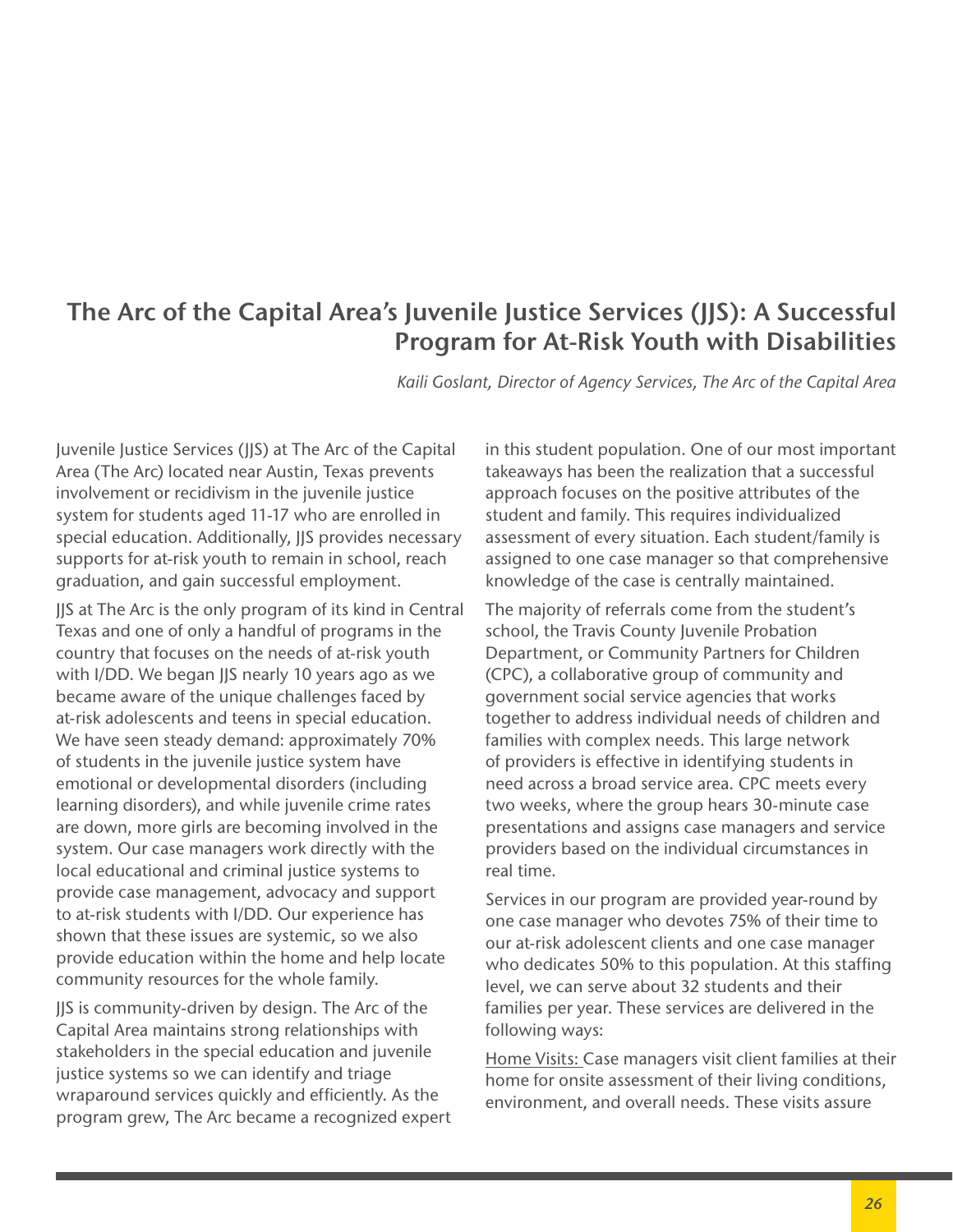that living conditions are conducive to student learning and do not act as a catalyst for negative behaviors. Our experience has shown that home evaluations are an important informational piece in the assurance that client needs are met effectively.

Resource Development & Referral: The Arc staff assists client families in accessing resources that help provide a safe, stable, and supportive home environment for the entire household. These resources may include fnancial management, support groups, educational workshops, affordable housing, and other services.

Person-Centered Planning: With the assistance of their case manager, all juvenile clients and their families develop individualized goals and service plans.

Special Education Advocacy: Case managers attend special education planning sessions and Admission, Review or Dismissal (ARD) meetings to advocate for juvenile clients and their families. Case managers also assist parents/caregivers in understanding and navigating the special education system and collaborate with teachers and school officials to track special education documentation and outcomes that ensure appropriate educational settings are in place. This may include the development or modification of Behavior Intervention Plans (BIP).

Advocacy in Juvenile Justice Courts: For students who have already become involved in the criminal system, we help them meet the terms of their probation and avoid any further criminal activities. Case managers provide advocacy by accompanying families to court to ensure that the families understand the proceedings and to educate the court on how the child's disability may have played a part in the behavior relating to the charges. They also work with probation officers, the student, and the family to ensure compliance.

Collaborations: Case managers participate in group meetings with other service providers and clients to establish wraparound services.

Both of our case managers who work with juvenile clients are bilingual (English-Spanish) so that JJS can address common language barriers. In the past year, about 40% of our juvenile clients were primarily Spanish speakers. The Arc's service model assumes that case managers almost always travel to the client's school or home to limit transportation barriers, and all services are free to avoid creating fnancial barriers.

Our program requires case managers to spend signifcant time getting to know the students and families they serve. They are able to take time to more thoroughly assess and appropriately address complex situations than an often overburdened educational and/or juvenile justice system. They can involve the entire family in accessing services that will stabilize the home environment so that the student can focus on school. Case managers then work in cooperation with the school to build understanding of complex situations and develop an education plan that addresses unique circumstances for a greater chance of success. By engaging students and families in developing individualized goals, these clients become empowered to make positive choices in the future.

While our juvenile services do not adhere to a specific evidence-based model, our metrics have for years been directly correlated with success rates. For our middle and high school juvenile justice clients, we measure if the students offend or re-offend, if they remain in school and/or at work, and if they are academically successful. During our last juvenile justice service year, we served 32 students. Of those students, 94% (30 students) remained in school or working and 79% (25 students) did not offend or reoffend.

Every school year brings new success stories. For example, a student who recently entered the program was on a destructive path. At 15, she was involved in gang activity, abusing drugs, skipping and failing classes, and had been a victim of and witness to gang violence. When she did attend class, she generally finished her work early but then became vulnerable to negative distractions. The Arc worked with the school to find ways that she could remain safe and work for extra credit instead of disrupting class. We found scholarships for her mom and brother to attend cosmetology school together and build a more stable home. Her outcome is everything we strive for: a student who is getting As and Bs, attending school regularly, is no longer involved with gangs and drug activity, and has developed a sense of pride so that she can advocate for herself.